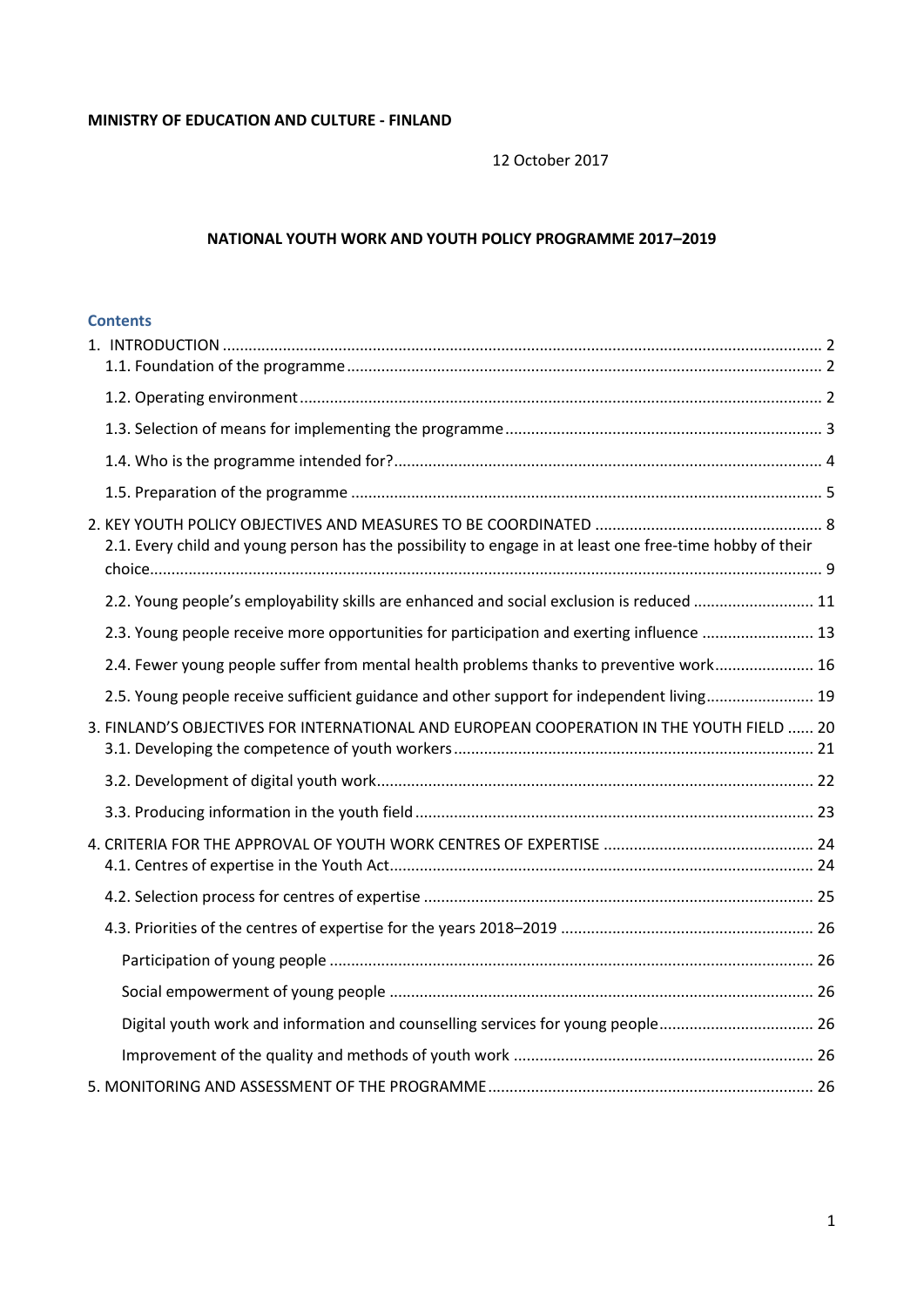# <span id="page-1-0"></span>**1. INTRODUCTION**

## <span id="page-1-1"></span>**1.1. Foundation of the programme**

The National Youth Work and Youth Policy Programme (VANUPO) is a statutory cross-sectoral programme adopted by the Government every four years. Its aim is to promote young people's growth and living conditions. In the programme, the Government defines its youth policy objectives for the government term. The programmes are adopted as government resolutions. The current Youth Act (1285/2016) constitutes the legal basis for the programme. Owing to the transitional provision included in the Act, the present programme is drawn up for the period 2017–2019. The provision concerning the programme, section 5 of the Youth Act, is supplemented by the Government Decree on Youth Work and Policy (211/2017), which entered into force on 13 April 2017.

As defined in the Decree, the National Youth Work and Youth Policy Programme coordinates the objectives and measures determined by the key ministries for promoting young people's growth and living conditions and designed to contribute to the attainment of the objectives defined in section 2 of the Youth Act during the programme period. In addition, the programme sets out the guidelines for supporting youth work and related activities, including the key criteria for eligibility for state aid by national youth work centres of expertise pursuant to section 19 of the Youth Act. The programme also establishes the national objectives for youth activities in the European and international context.

The starting point and frame of reference of the national programme is the Strategic Programme of Prime Minister Juha Sipilä's Government of 29 May 2015. As part of implementing the Strategic Government Programme, the Government carries out 26 key projects divided into five priority areas, many of which include objectives and measures concerning children and young people. The national programme supplements the existing basic activities and key projects.

The new Youth Act entered into force on 1 January 2017. Thus, the time for implementing the first National Youth Work and Youth Policy Programme is about two years. In its mid-term review in spring 2017, the Government already outlined its key objectives when it comes to the promotion of young people's growth and living conditions during the latter half of its term. For this reason, the national programme gives priority to measures and objectives where clear progress can be achieved during the remainder of the government term. The programme focuses on executing the Government's policies from the perspective of implementing a horizontal youth policy.

The national programme encompasses all young people under 29 years of age, as referred to in the Youth Act. The key measures determined in the programme are, however, targeted at improving the living conditions of young people in the core group of youth, or roughly between 12 and 25 years of age.

## <span id="page-1-2"></span>**1.2. Operating environment**

Young people are a multifaceted population group; their principal common factor is belonging to a certain age group. Otherwise, young people's paths to independence proceed from different social and economic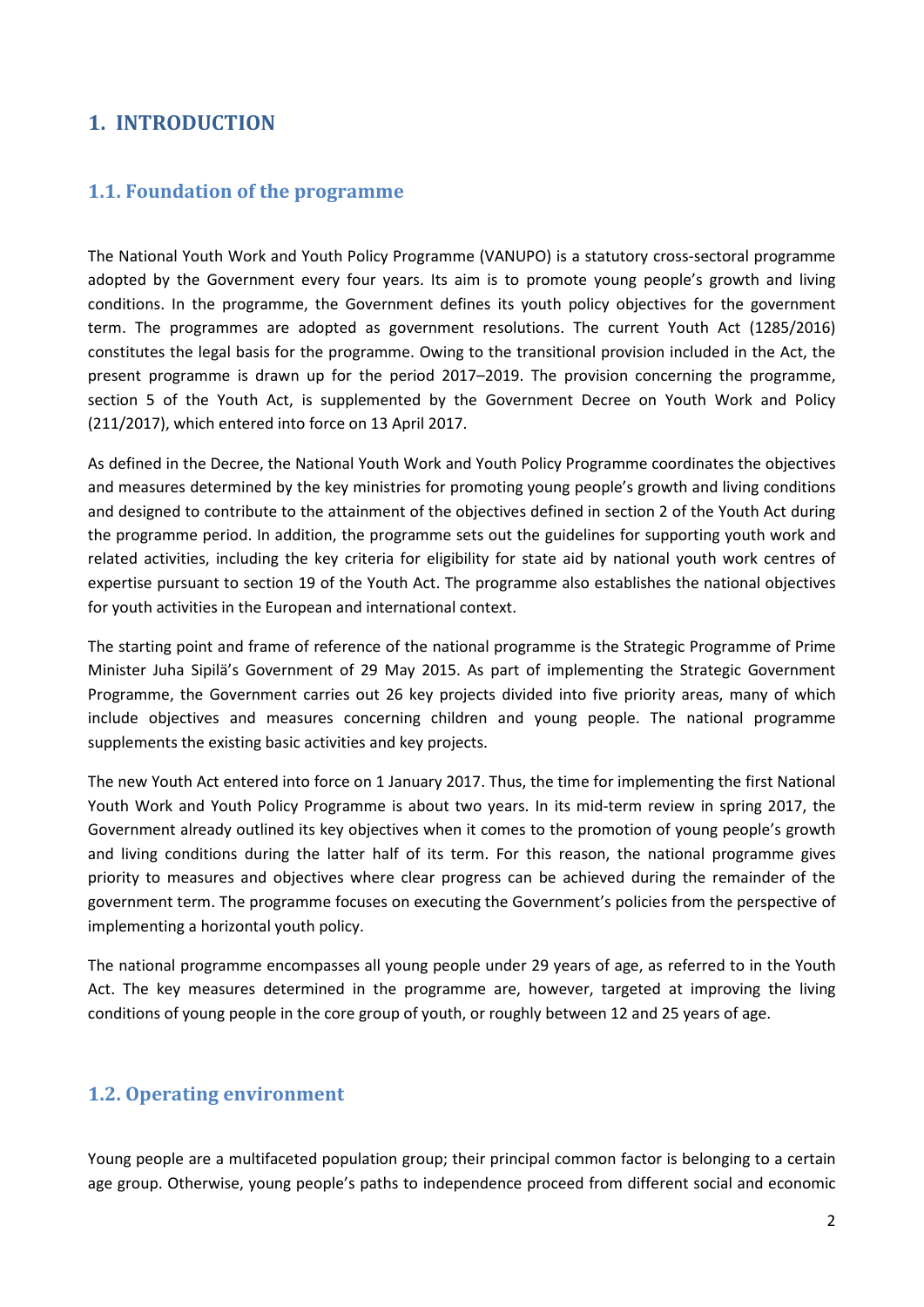backgrounds and from various family structures. Young people live in rural areas, sparsely populated areas and cities. The group of young people is comprised of different genders and both disabled and non-disabled individuals. Apart from the majority population, young people include young immigrants, young people from the indigenous Saami population, young Roma people and other language and cultural minorities. Young people's outlooks on life are not uniform; for instance, young people hold different ideological, ethical and religious views and have different sexual orientations and gender identities.

There are more young people in the world than ever before. It is estimated that over 1.8 billion people of the world's population are between 10 and 24 years of age. The largest youth population is in the least developed countries: there, children and young people account for the majority of the population. Also in the global migration flows, some of which focus on Europe, young people constitute a large group. In many areas, such as North Africa and the Mediterranean region, young people are in the focus of social change and often also the engines of social change. The future prospects of the world's children and young people and the opportunities for sustainable development depend on global development trends, which the United Nations Agenda for Sustainable Development (Agenda 2030) seeks to influence. Finland is committed to the implementation of this agenda. At European level, the burning issues for young people, and thereby for the European youth policy, are the integration of young people into societies, employment and the possibilities to exert influence.

At least three significant trends with regard to young people are visible in Finland's demographic structure: 1) the share of young people in the total population is falling; 2) regional disparities in the share of young people are increasing; and 3) cultural diversity in society, especially among the young population, is rising. The implementation of the national programme must take into account accessibility and the realisation of equal opportunities for various groups of young people, regardless of the differing financial resources of families, for example. In practice, this means that effort is made to consider the needs of the different groups of young people as much as possible in the measures targeted at the whole age group, such as the provision of various services and the promotion of participation.

# <span id="page-2-0"></span>**1.3. Selection of means for implementing the programme**

The primary means for attaining the objectives of the programme are to root youth policy thinking in the core activities of different administrative branches and to build links supporting the living conditions of young people within and between different government policies. To support this work, a network of liaison officers consisting of officials in the key ministries for the growth and living conditions of young people has been identified during the preparation of the programme. The network will be used to coordinate youth affairs in state administration. The work of the network of liaison officers will be coordinated by the Ministry of Education and Culture.

Youth policy work is broad-based by nature and carried out across the boundaries of various administrative branches. The programme channels the human and financial resources available to the various ministries so that they benefit young people's growth and living conditions in the best possible manner. The programme has a particularly great steering effect in the field of youth work and youth policy, which can use all the resources allocated by the government to the entire sector of youth work and youth activities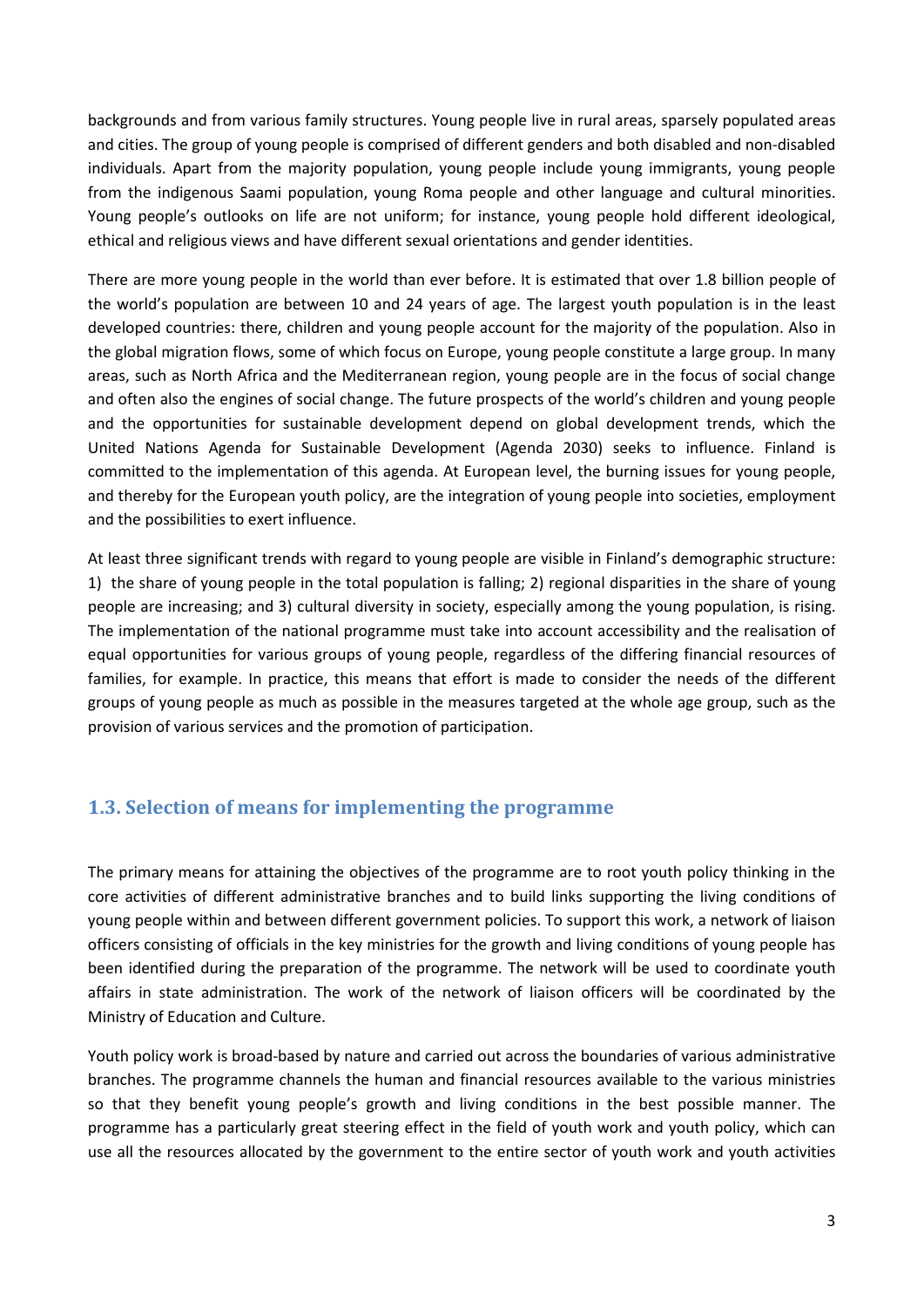and can benefit from the effectiveness provided by them. In other words, the programme is not implemented using only a single specific appropriation.

The youth work centres of expertise referred to in section 19 of the Youth Act support the achievement of the objectives of the national programme and the implementation of measures. The centres of expertise develop and promote basic and specific skills in the youth sector by producing, gathering and utilising expert and other services and by disseminating information on young people, youth work or youth policy. The centres of expertise must also monitor the general development in their field of expertise and report on this. In their activities, the youth work centres of expertise selected must take into account the needs of various genders, language groups and young people with disabilities, as well as the promotion of sustainable development objectives and the equal treatment of young people.

# <span id="page-3-0"></span>**1.4. Who is the National Youth Work and Youth Policy Programme (VANUPO) intended for?**

#### VANUPO is a central government programme

Ministries have the main responsibility for implementing the objectives specified in the national programme. The ministries use the objectives and measures determined in the programme as their guidelines when steering the activities in their administrative branches, including the activities of the regional administration. As the health, social services and regional government reform progresses, the objectives of the programme may also have an impact on regional work aiming to improve young people's growth and living conditions. VANUPO supports the implementation of the Government's key projects focusing on the wellbeing of children, young people and families and on the reduction of inequality.

#### VANUPO suggests themes for local governments – not obligations

The attainment of the programme's objectives requires good cooperation between the central government and local operators. Local governments are not bound by the objectives and measures set out in the programme when making decisions on how to organise their youth work. Instead, the objectives of the programme serve as indicators when the central government assesses municipal youth work as a basic service and evaluates work carried out to improve the living conditions of young people. In addition, VANUPO steers the granting of aid allocated by the central government to local governments. The national objectives of the programme may also provide a basis for municipalities' own youth policy programme work at their own discretion.

### The field of youth activities is independent – VANUPO provides guidelines for funding

Civic activities typically have great significance in the youth field. Strengthening young people's wellbeing and active citizenship is often sought through joint efforts by the authorities, NGOs and youth research. A typical feature of young people's free time is that spontaneous activities occur outside structures and independent of them. The Nordic countries governed by the rule of law – including Finland – have extensive civil liberties and rights. The importance of free civic activities, independent of the authorities, is recognised and acknowledged. Citizens and their voluntary associations receive support for their activities but are not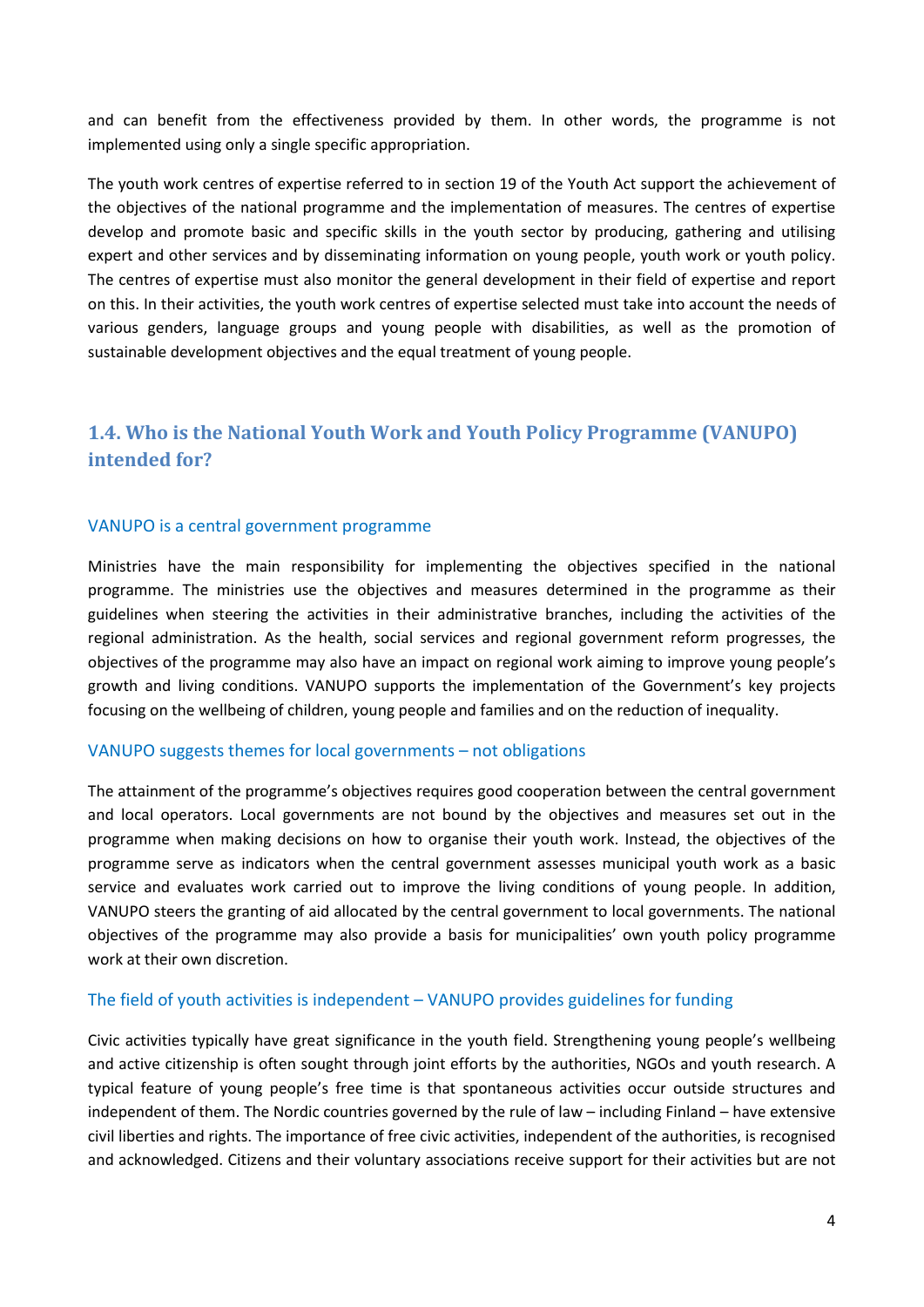given orders. Therefore the direct impact of the national programme on civic activities is most often realised through the allocation of state aid.

# <span id="page-4-0"></span>**1.5. Preparation of the programme**

The preparation of the national programme was based on the pre-existing Youth Act, which entered into force in 2006. Section 4 of the said Act contained provisions on the youth policy development programme. Two development programmes for child and youth policy (LANUKE), as referred to in the Act, were adopted. The Government adopted the first programme (for the years 2007–2011) in December 2007; the second programme for the period 2012–2015 was adopted in December 2011.

The Ministry of Education and Culture started preparing the programme under the previous Youth Act in April 2014, in consultation with a wide range of field workers and experts of youth work and youth activities. However, the reform of the Youth Act changed the timetables, and the Government decided in December 2015 to extend the validity of the LANUKE programme for 2012–2015 to cover the year 2016 as well.

The Ministry of Education and Culture started preparing the National Youth Work and Youth Policy Programme (VANUPO) proactively before the new Act entered into force. Although the new programme was partly based on the preparatory work that had already been carried out, the real launch took place at the discussion and information event convened by Minister Grahn-Laasonen on 12 September 2016. In accordance with its statutory mandate, the Advisory Council for Youth Affairs (nowadays the State Youth Council) gave its opinion on the issues to be included in the programme on 30 September 2016.

In November 2016, Minister Grahn-Laasonen sent her ministerial colleagues a request to define the youth policy objectives of their administrative branches and to appoint the liaison officers who would take part in the preparation. At the same time, it was decided not to appoint a traditional working group to prepare the programme, but to test a new, network-based preparation method. The proposals for objectives were received from the other ministries and the officials in charge were appointed by the end of January 2017. Following the entry into force of the new Youth Act at the beginning of 2017, officials at the Ministry of Education and Culture launched a negotiation round with the officials of other ministries on the more specific objectives, measures and other contents of the programme, based on the proposals for objectives expressed by the ministers.

During the spring of 2017, youth affairs were transferred to Minister Terho's portfolio. In its letter of 31 May 2017, the Ministry of Education and Culture asked the principal bodies dealing with young people's growth and living conditions to provide opinions on the draft programme by 21 July 2017 through the online consultation service *Lausuntopalvelu.fi*. A total of 67 opinions were received, mainly via *Lausuntopalvelu.fi*. A low-threshold forum for issuing comments, open to all, was also launched on the Ministry's website in the form of a Webropol survey.

The completion of the draft programme was announced through social media channels. In particular, young people and people working with them were encouraged to comment on the draft, for instance on Facebook and Twitter. The publication of the draft programme also prompted non-governmental organisations to act. For example Kepa, the Finnish umbrella organisation for development cooperation,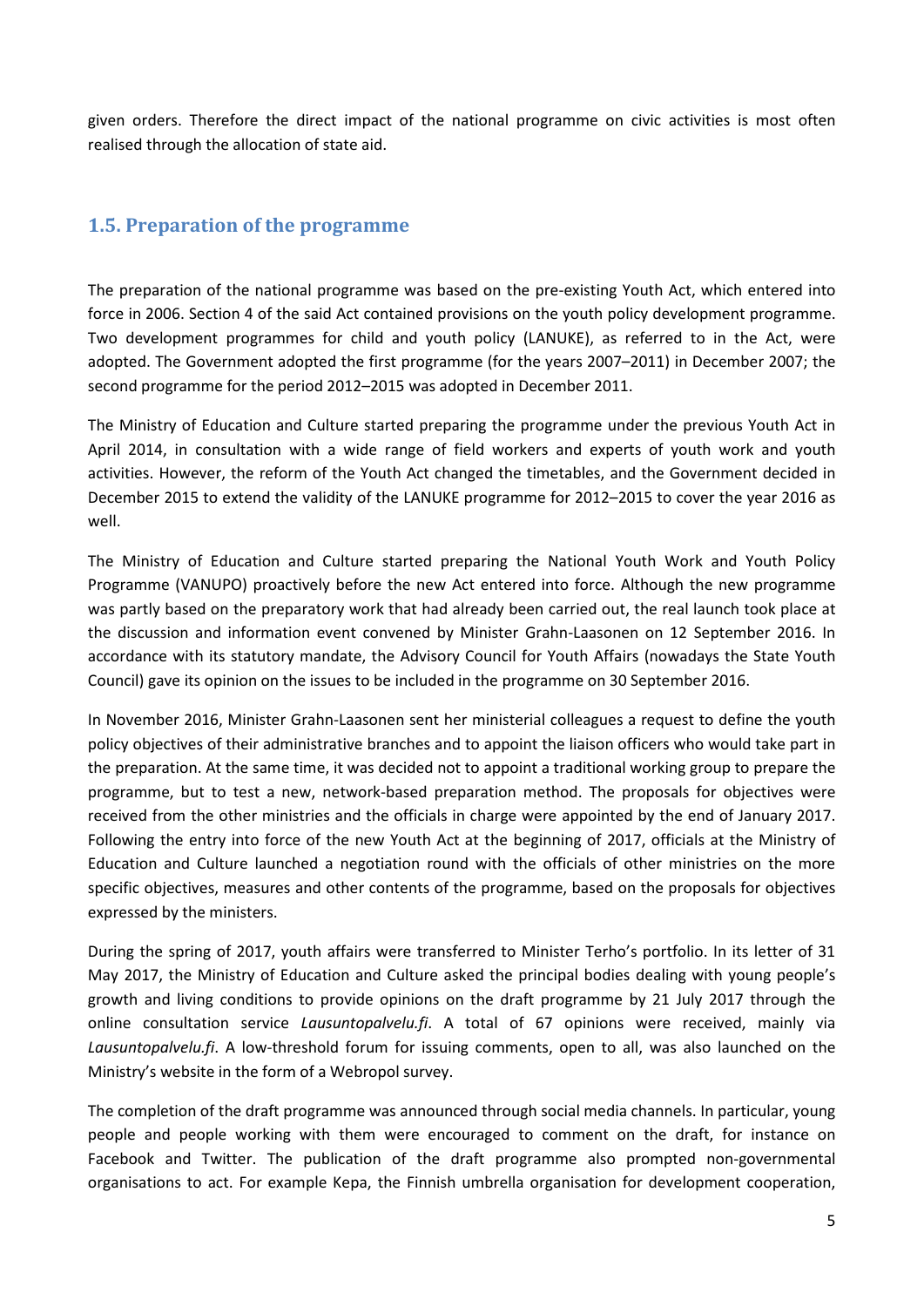organised a discussion event on the topic on 13 June 2017 and spread information about the draft and the commenting options on its website. The Finnish Youth Co-operation – Allianssi also organised a discussion event on the topic on 21 June 2017. In addition to the Ministry of Education and Culture, certain other authorities and actors in the youth field also disseminated information about the draft and how to comment on it.

### Opinions on the programme

On the whole, most of the opinions received were in favour of the programme. Some considered that the programme should be "more strategic" in terms of youth policy. Both the programme's objectives and its measures were considered to be in part realistic, but it was also suggested that the programme should strive towards more ambitious objectives. Some considered that the draft programme's measures for achieving the objectives in the various areas were insufficient. The draft programme was commended for being concise (in relation to the preceding development programmes for child and youth policy), despite the fact that many would have wanted the programme to also address other thematic areas besides those included in the draft. The feedback must be seen against the programme's short implementation period presented above.

The age limit set forth in the programme (in accordance with the Youth Act, all people under the age of 29, with the focus on young people between the ages of 13 and 25) strongly divided opinions. Some wanted the key target group to include younger people, while others considered that older people could also be included. However, many considered that focusing on the middle part of youth was very positive and felt that it gave some backbone to the programme and its implementation. The key target group selected for the programme in the further preparation consisted of young people between the ages of 12 and 25.

Some of those consulted said that the programme should put more emphasis on well-tried youth work practices. In their view, many important methods had been overlooked. The draft programme was criticised for failing to give enough credit for the valuable work done by NGOs. However, some emphasised that the programme should not concentrate so much on the presentation of the existing practices and work forms but on the future, which had in fact been the objective of those drawing up the programme. The programme is primarily a programme within state administration, and in Finland the state does not order what civil society should do.

One of the main feedback items was that the programme's objectives and measures should be tied more closely to other government policies, such as the key projects. As a result of the feedback, this point of view was emphasised in the further preparation of the programme. Some of those consulted felt that the draft's cross-sectoral/horizontal youth policy view was strong and desirable. It was considered particularly important to root youth policy thinking in all the processes that were essential to the growth and living conditions of young people. A smaller percentage of those who submitted an opinion criticised the programme for sticking to old sectoral thinking. This demonstrates well how differently the same draft programme can be seen.

A shortcoming mentioned in the opinions was that the draft programme largely failed to mention the resources available for implementing the programme. Indicators for measuring the effectiveness of the programme were also missed already at the draft stage. These two shortcomings were highlighted in further preparation.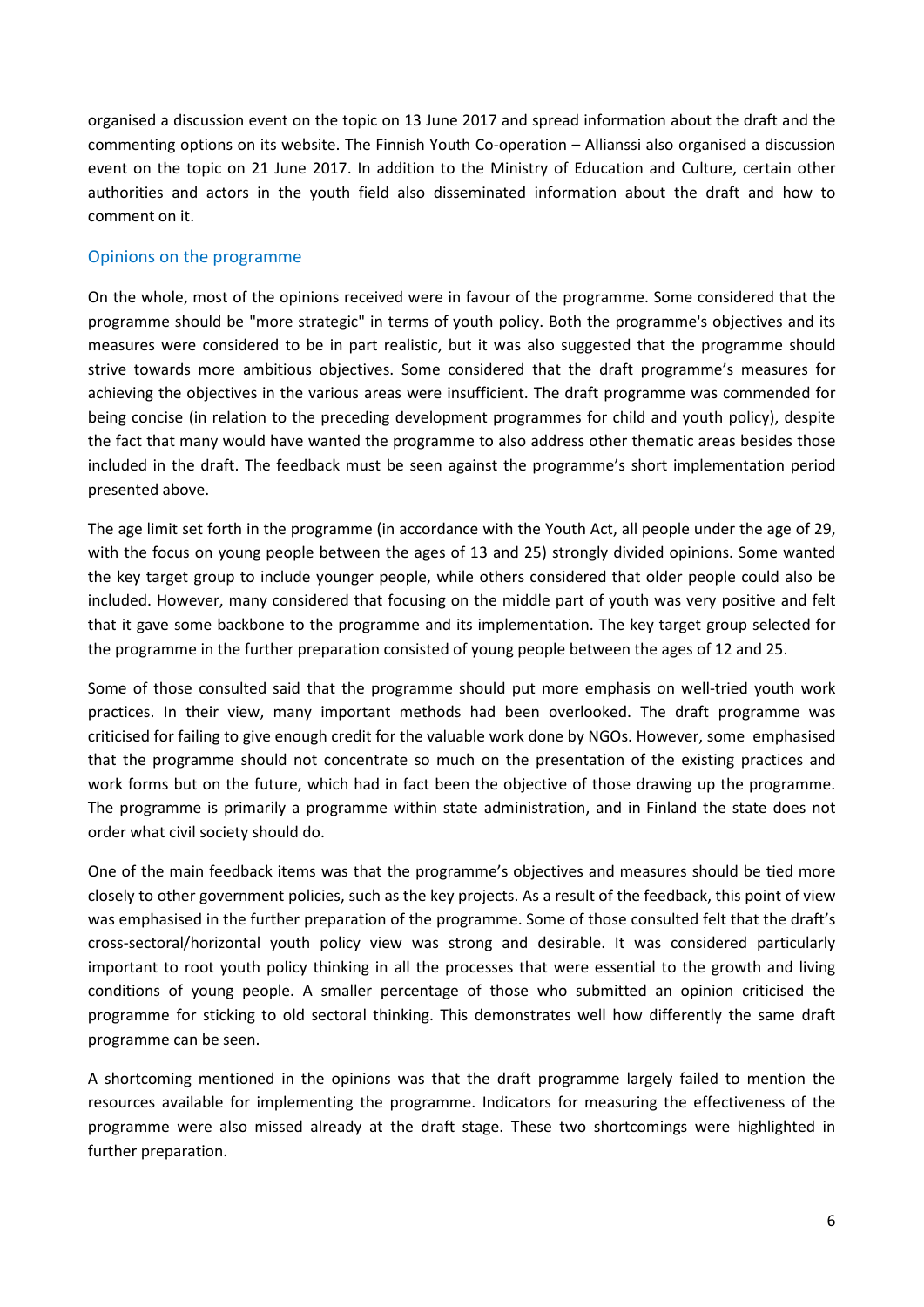The needs for centres of expertise, introduced in the draft, received varied feedback. Many felt that the sections concerning centres of expertise were not sufficiently clear. Especially the process for selecting centres of expertise as described in the draft needed clarification. Also the writing style, where partly the same needs for centres of expertise were repeated under different objectives, was seen as confusing. According to one opinion, however, the future centres of expertise were too easy to read from the draft programme. As a result of the feedback received, a decision was made to handle the centre of expertise needs as a distinct entity of its own and to describe the process of selecting centres of expertise in more detail.

From a thematic point of view, many of those consulted felt that cultural youth work was not identified sufficiently in the programme. The small role given to traditional or preventive youth work in the draft was also criticised broadly. This despite the fact that most of the measures listed in the draft specifically concerned activities aiming to prevent social exclusion. In addition, it was hoped that the programme would better identify issues such as sustainable development, Roma youth affairs, bullying, loneliness, the special situation of young people in rural areas, the regional government reform, and young people's spontaneous interests and activities ('doing') independent of the systems of youth work and youth activities. As far as possible, effort has been made to examine all these wishes as part of the further preparation of the programme.

The objectives set out in the draft programme for international and European cooperation in the youth field were generally considered to be good and timely. In many opinions, the importance of increasing the mobility of young people and youth workers was – quite justifiably – emphasised. The European Union programme for education, training, youth and sport, Erasmus+ (2014–2020), promotes the mobility of young people and youth workers and seeks to develop cooperation in the youth field and the quality of youth work. For this reason, increasing mobility is not among the key objectives of this programme.

The opinions paid attention, on the one hand, to the Europe-centred approach of the objectives and, on the other hand, to the omission of the objectives of the future EU Youth Strategy. The objectives concerning the European Union have been left open deliberately insofar as their preparation is included in the national decision-making process pertaining to the European Union. The global dimension was taken into account in the further preparation of the programme as a cross-cutting element of the implementation of the programme. Those consulted considered the development of digital youth work to be a worthwhile goal, but many criticised the fact that cooperation was limited only to Estonia. In fact, the draft proposed that the project be launched with Estonia and be later expanded into a European peer learning project. The procedure proposed in the draft is based on an assessment of what is realistic to achieve in the short programme period, when taking into account other obligations in implementing the European and international agenda.

#### Webropol survey on the draft programme

In addition to circulating the draft for comments, the Ministry of Education and Culture also launched an open online survey (Webropol) concerning the programme. While the survey was open to all, it was targeted specifically at youth workers and young people. All in all, 107 replies were received. Most of the respondents (65%) were adults involved in youth work. The age group of 0–28 years, encompassed by the Youth Act, accounted for 35% of all respondents. The majority of young respondents belonged to the age group of 13–17 years, which accounted for two out of three young respondents. The second largest group consisted of those between 18 and 25 years of age. In addition to the age distribution, the respondents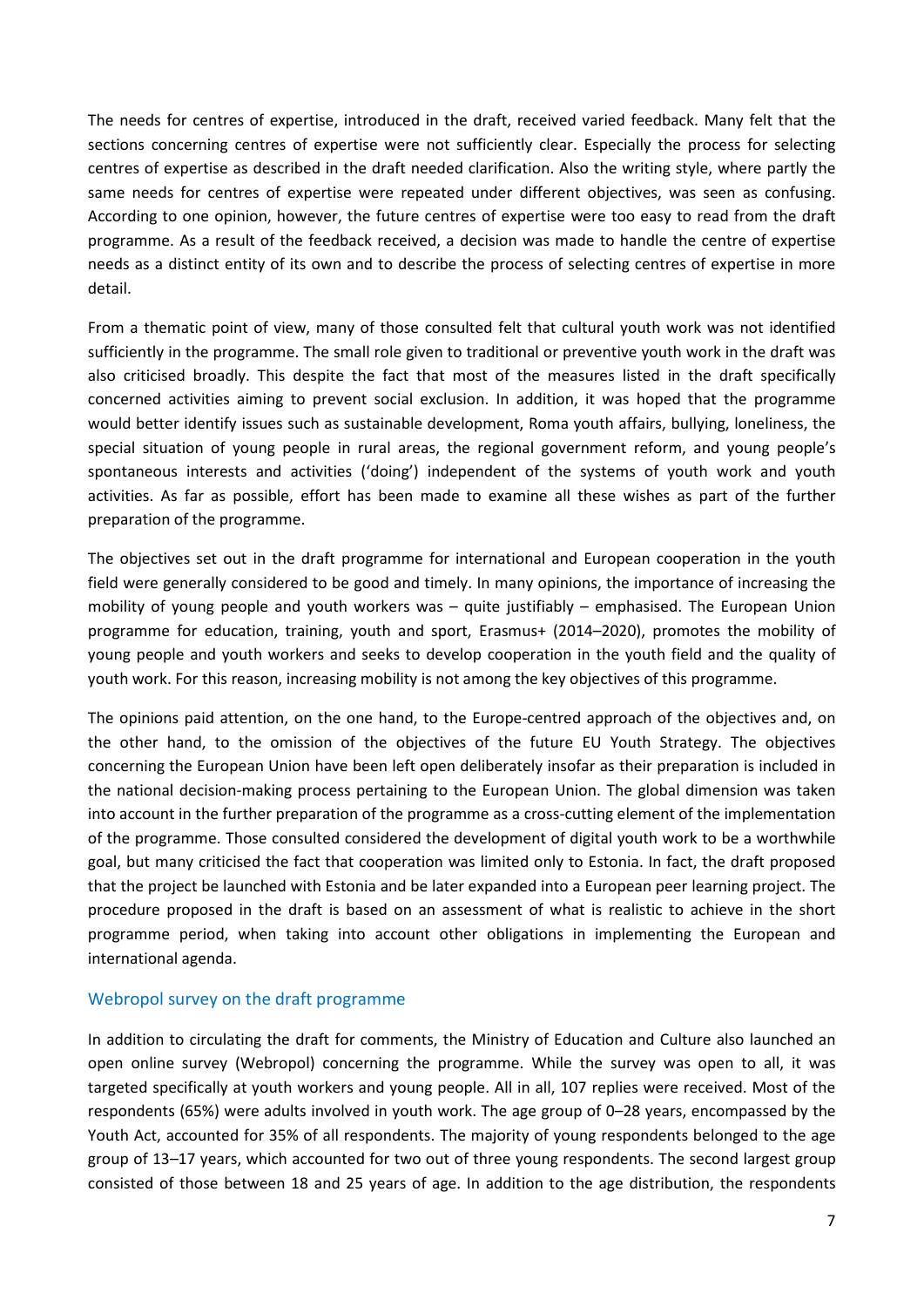were also asked to provide background information on their gender and living environment. 75% of the respondents were women/girls, 23% were men/boys and 2% were in the group other. With respect to the living environment, responses were distributed fairly evenly. 28% of the respondents reported living in a big city, 37% in a small town and 35% in rural areas.

In general, the respondents were satisfied with the objectives and measures set out in the programme. When the opinions collected through the *Lausuntopalvelu.fi* service are compared to the responses received through the online survey, it can be seen that the *Lausuntopalvelu.fi* respondents hoped that the programme would have more ambitious objectives. In the online survey, the objectives were often considered too utopian and hard to reach. This was especially true for responses given by people from rural areas. For example, it was brought up that there are no jobs or hobbies in remote areas and therefore the programme's ability to influence these issues is very limited. It was hoped the most that the programme would include more mentions about the role of locally conducted youth work as a preventive service. This applied to both municipal youth work and youth work in organisations and parishes.

With regard to the objective of developing digital youth work in international and European cooperation, respondents drew attention to the participation of young people in the implementation of the objective. In the further preparation of the draft programme, the utilisation of young people's skills and strengths in the planning, implementation and evaluation of the project was added among the measures listed under the objective, especially with regard to the European peer learning project.

# <span id="page-7-0"></span>**2. KEY YOUTH POLICY OBJECTIVES AND MEASURES TO BE COORDINATED**

The programme coordinates the objectives and measures determined by the key ministries for promoting young people's growth and living conditions and designed to contribute to the attainment of the objectives defined in section 2 of the Youth Act (1285/2016) during the programme period.

Taking into account the work done within the Government key projects (based on the Government Programme) and within other strategies and programmes of the Government to improve the growth and living conditions of young people, the Government defines five youth policy objectives for 2017–2019:

- Every child and young person has the possibility to engage in at least one free-time hobby of their choice;
- Young people's employability skills are enhanced and social exclusion is reduced;
- Young people receive more opportunities for participation and exerting influence;
- Fewer young people suffer from mental health problems thanks to preventive work; and
- Young people receive sufficient guidance and other support for independent living.

In addition to describing the phenomenon related to each of these objectives, the programme sets out more detailed objectives and defines the measures necessary to achieve them. The ministries' responsibilities for coordinating and participating in the implementation of the measures are also presented below.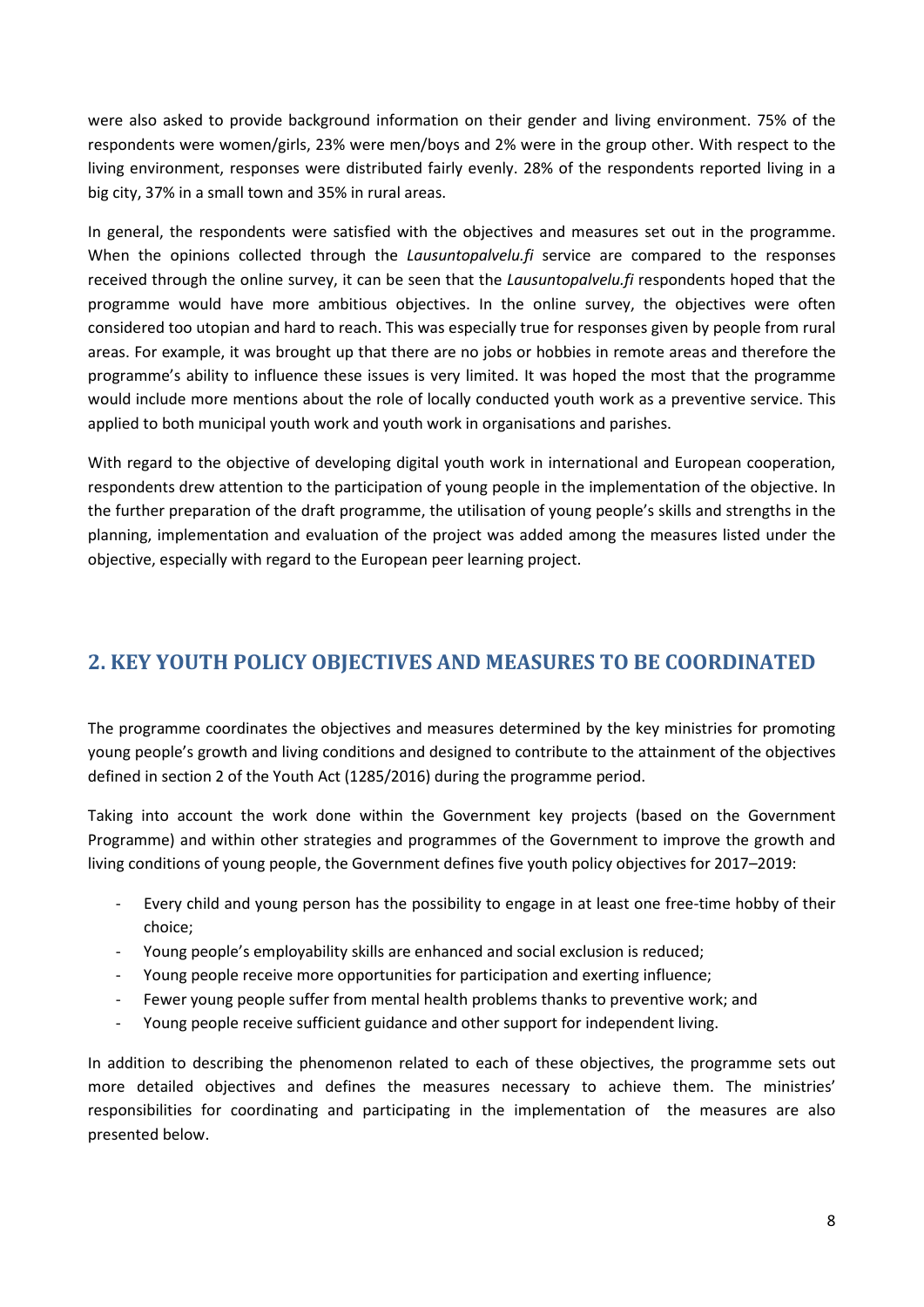# <span id="page-8-0"></span>**2.1. Every child and young person has the possibility to engage in at least one free-time hobby of their choice**

### Phenomenon – having a hobby

Hobbies provide meaningful engagement, inclusion and social relationships as well as opportunities to experiment and develop one's own skills. At their best, they reinforce a child's and a young person's selfesteem and confidence in their own abilities and reduce the feeling of loneliness. Hobbies are guided activities organised, for instance, by associations, municipalities and parishes. In addition, it must be noted that a significant proportion of hobbies take place on young people's own terms. There is no uniform definition of a hobby. For instance, youth clubs offer many opportunities to try different things, but are those activities perceived as hobbies?

The everyday lives of children and young people are polarised: people with low income numbered 674,000 in Finland in 2014 and poverty in families with children has become more common in the country. Giving up or not starting hobbies because of their high costs contributes to widening the gaps in health and wellbeing. According to the 2015 Youth Barometer, 47 per cent of young people whose native language is neither Finnish nor Swedish and 34 per cent of Finnish-speaking and Swedish-speaking young people have not started a hobby due to lack of money. 27 per cent of foreign language speakers and 18 per cent of Finnish- and Swedish-speaking young people have had to give up their hobby due to lack of money.

Influencing the cost of hobbies requires parallel policies and measures from different actors. The state, municipalities and organisations should evaluate the cost implications of their decisions from the perspective of an individual hobbyist and families. For example the competition systems for various sports and the related requirements concerning the necessary facilities and equipment can be developed while keeping the costs moderate. It is also important to disseminate information about local and municipal experiments considered to be effective in this respect.

### **Objective**

Every child and young person has the opportunity to engage in a meaningful hobby with a low threshold. Discontinuation of a hobby because of the place of residence, disability, minority status or the family's financial standing is decreased. Children and young people with different cultural backgrounds engage in hobbies in the same groups increasingly often. As a result, fewer children and young people are lonely or bullied. The risk of social exclusion is diminished.

According to the Government's mid-term review (key project 4 for knowledge and education: Improved access to art and culture):

*A new national 'Pupil survey' has been conducted to hear pupils and identify which fields of arts and culture and sports interest them. Recreational classes have been organised as indicated by the pupils' interests. 200,000 pupils responded to the survey.*

In its mid-term review, the Government also defined its policy (DIMINISHING THE EXCLUSION OF YOUNG PEOPLE, item 3) as follows: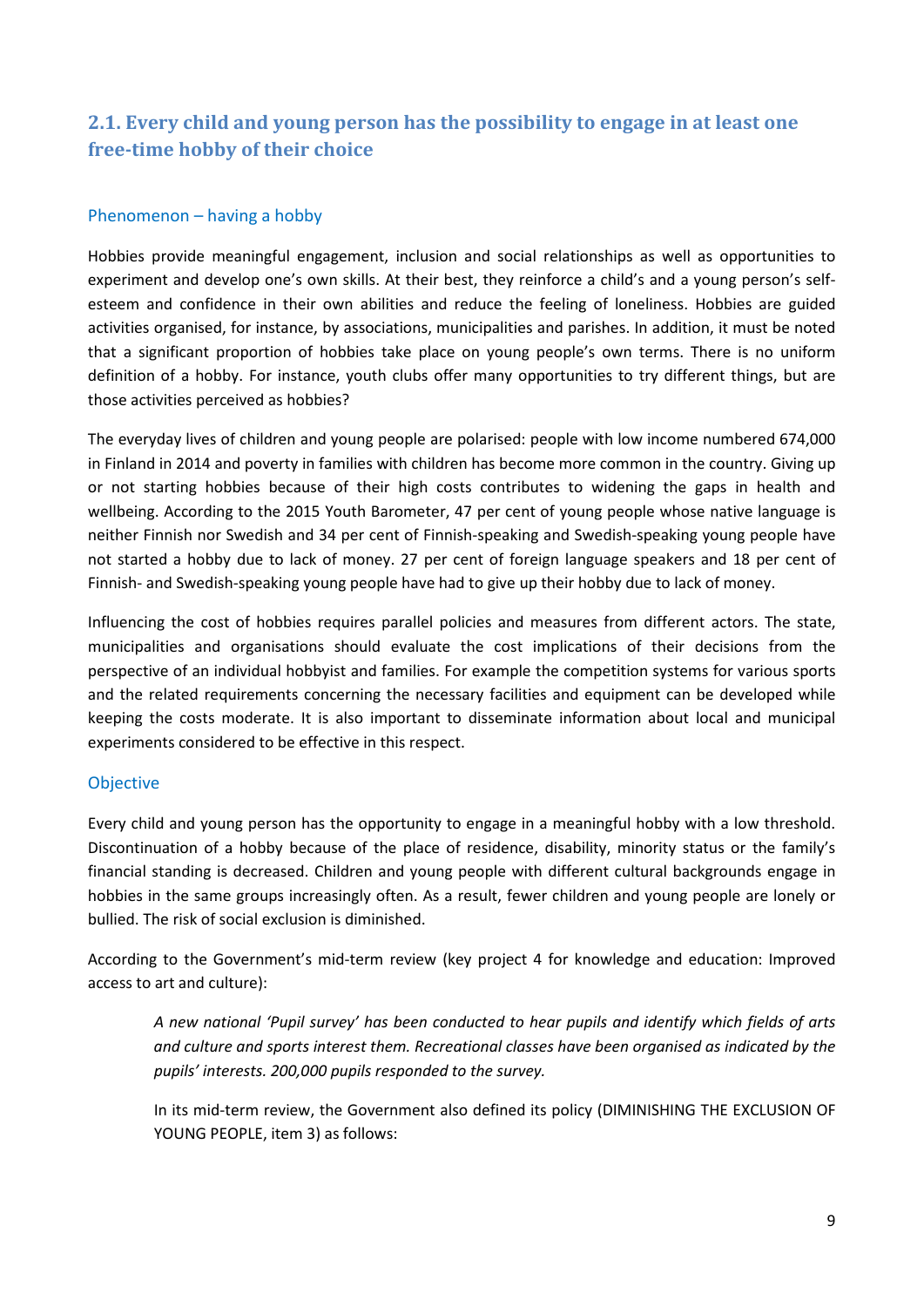*It is ensured that every child and young person has the possibility to engage in at least one freetime hobby of their choice (hobby guarantee). The hobby guarantee prevents intergenerational transmission of social exclusion, reinforces the self-esteem of children and young people, supports learning, and improves satisfaction at school. Implementation is based on the report of a working group set up by the Ministry of Education and Culture. The hobby guarantee requires close cooperation between the state, municipalities, schools, the third sector and homes.*

The objective is to reconcile the best practices developed within the key project and the policy concerning the hobby guarantee. It is ensured that the results of the Pupil survey conducted as part of the key project will be utilised within the central government. The Ministry of Education and Culture, the Ministry of Social Affairs and Health and the Ministry of Justice will intensify their cooperation to improve the effectiveness and consistency of the support allocated by the public sector to civil society so that the hobby guarantee can be fully realised.

#### Measures

### 1.1.

A survey designed to determine young people's favourite hobbies will be revised and expanded in 2017 to cover all young people aged between 7 and 16 years. The objective is that children and young people could more than before influence the provision and availability of hobbies. The results of the survey will be utilised when pupils are provided with recreational arts and culture classes before or after school hours and at or near the school premises as part of implementing the Government's key project on improved access to art and culture. The Ministry of Education and Culture will allocate discretionary government grants for organising these activities. Effort will be made to target recreational classes at pupils in grades 7–9 more than during the first key project year.

### 1.2.

The sports and youth sectors will implement a joint project to improve cooperation between local youth activities and sports activities in order to increase the availability of low-threshold physical activities for young people. In particular, the project will seek to improve the possibilities of both recreational activities that have no competitive elements and beginners' groups to use the premises of youth services, schools and educational institutions for their activities. Opportunities for recreational activities during school holidays should also be improved. Using the existing tools, especially those developed by the Ministry of Justice for the promotion of equality, the project will also evaluate the accessibility of recreational activities, any discrimination that may occur in the activities, and other mechanisms causing inequality.

### 1.3.

The Ministry of Education and Culture and the Ministry of Social Affairs and Health/the Funding Centre for Social Welfare and Health Organisations (STEA) will work together to ensure that the support for children's and young people's affordable recreational activities is adequate and that shadow areas and overlapping in aid activities are minimised. Particular attention is paid to the children and young people of families in a difficult economic situation and to young people belonging to minorities, such as immigrants, Saami youth, Roma youth and young people with disabilities.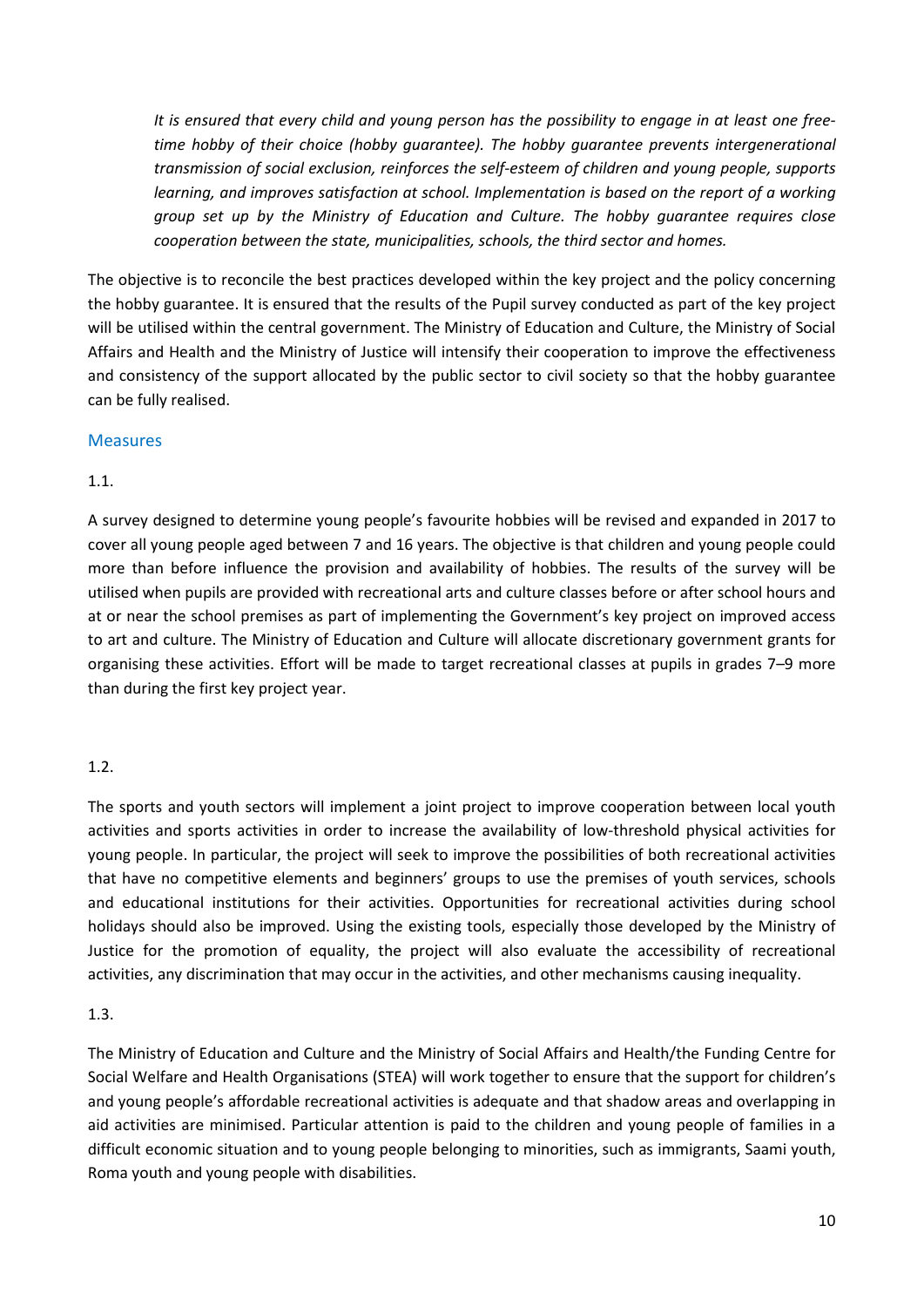#### 1.4.

As of 2018, a public official will be assigned at the Ministry of Education and Culture to assume responsibility for developing the aid system for recreational activities, together with other actors. The objective is that the aid system will, even better than before, be able to support the production of highquality and affordable recreational opportunities especially for children and young people, gather information about hobbies and the effectiveness of recreational activities, and promote the spreading of best practices across sectoral boundaries, as presented in the Ministry's working group report 2017:19 (Ensuring possibilities for meaningful recreational activities for every child and young person).

#### **Coordinated by:** Ministry of Education and Culture

**Also involved:** Ministry of Social Affairs and Health, Ministry of Justice

# <span id="page-10-0"></span>**2.2. Young people's employability skills are enhanced and social exclusion is reduced**

#### Phenomenon – employment

According to Eurostat statistics, 20.4 per cent of the workforce under 25 years of age in Finland was without work in May 2017, as compared to the EU average of 16.9 per cent. According to Statistics Finland, the unemployment rate of 15 to 24-year-olds was 21.7 per cent in July 2017, which was 1.7 percentage points more than the year before. Statistics compiled by researcher Mr Pekka Myrskylä in June 2015 reveal that in 2013 there were 44,463 young people (16–29 years of age) who were neither in education nor employed and who had not completed any qualification after comprehensive school. According to Myrskylä, the feeling of being an outsider has increased especially among young people whose native language is other than Finnish, Swedish or Saami.

Digitalisation and automation are changing both working life and the requirements placed on working life skills. Part 1 of the Government Report on the Future drawn up by Prime Minister Juha Sipilä's Government builds shared understanding of the transformation of work and the future of Finnish work. When examining the meaning of the transformation of work for society, attention must be paid to the priorities of both transgenerational thinking and the 2030 Agenda for Sustainable Development. Important trends for youth policy are both change in livelihood and change in skills. These, as well as the change in the employer– employee relationship, fixed-term employment and self-employment, are already visible in young people's working life.

Although the transformation of work is a long-term process, some effects, such as digitalisation, are already clearly visible and are changing the operating environment as well as young people's experiences and expectations. According to the 2016 Youth Barometer, almost half of young Finns are concerned about whether they will have a job in the future. The reason for the high unemployment rate among young people is the insufficient supply of jobs but also the fact that some young people need clearly more support for job hunting and acting in working life.

#### Objective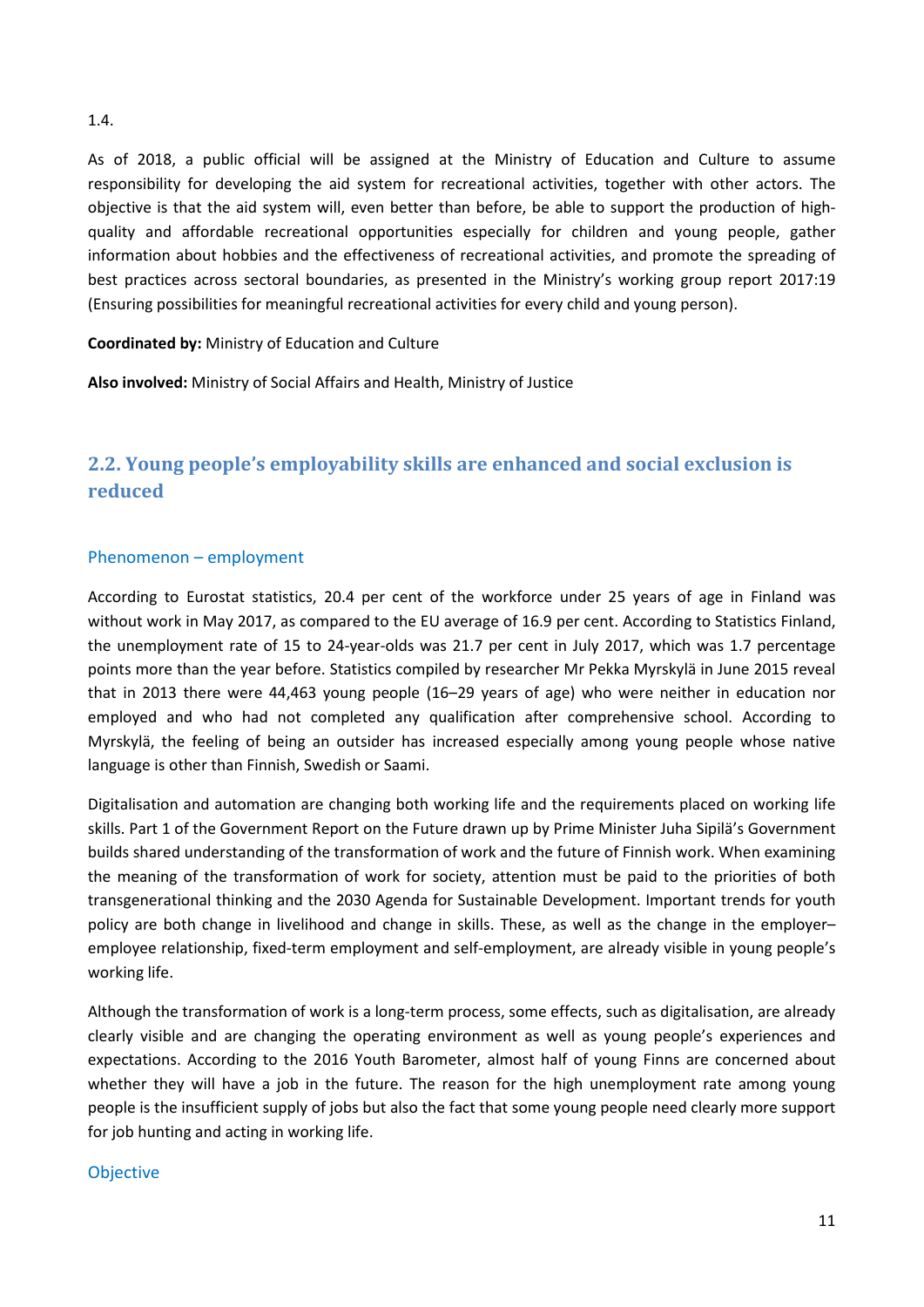In its mid-term review, the Government outlined its policy (REDUCING THE NUMBER OF EXCLUDED YOUNG PEOPLE (NEETs), item 10) as follows:

*The activities of the One-Stop Guidance Centres (Ohjaamo) will be established as a permanent practice. The guidance, social, health, labour and youth services intended for young people will be intensified, simplified and integrated, and the duration of service processes will be shortened. Cooperation will be increased between the public, private, and third sectors.*

*Responsibility of the One-Stop Guidance Centres for arrangements will be defined as part of the ongoing reforms, and a steering group consisting of representatives from ministries, business life and the third sector will be appointed so that the goal-orientation of the activities of the One-Stop Guidance Centres can be strengthened.*

According to the Government's mid-term review (key project 4 for employment and competitiveness: Reforming labour administration to support employment):

*Youth employment will be increased by linking the youth guarantee and the activities of the One-Stop Guidance Centres (Ohjaamo) to the growth services.*

Key project 6 for knowledge and education:

*An overview of the key projects will secure the joint impact of different key projects on the wellbeing of children, young people and families and on reducing inequalities in the context of the regional government reform.*

*The Government will implement 19 measures to promote the wellbeing of children and young people, prevent exclusion and reduce the number of NEET youths (not in education, employment or training).*

Key project 3 for health and wellbeing, Programme to restructure child and family services:

*An overview of the key projects will secure the joint impact of different key projects on the wellbeing of children, young people and families and on reducing inequalities following the regional government reform.*

In the mid-term review ('New openings'), the Government also outlined its policy on the entity of children, young people and families:

*An overview of the key projects will secure their joint impact on the wellbeing of children, young people and families and on reducing inequalities in the context of preparing the new regional government system. The aims of the overview also include modernising established practices and promoting dialogue between different actors.*

and

*In order to achieve the objective of preventing inequality and social exclusion, the overview will focus on enhancing the joint impact of the NEET measures adopted by the key project on children and families and the key project on the youth guarantee.*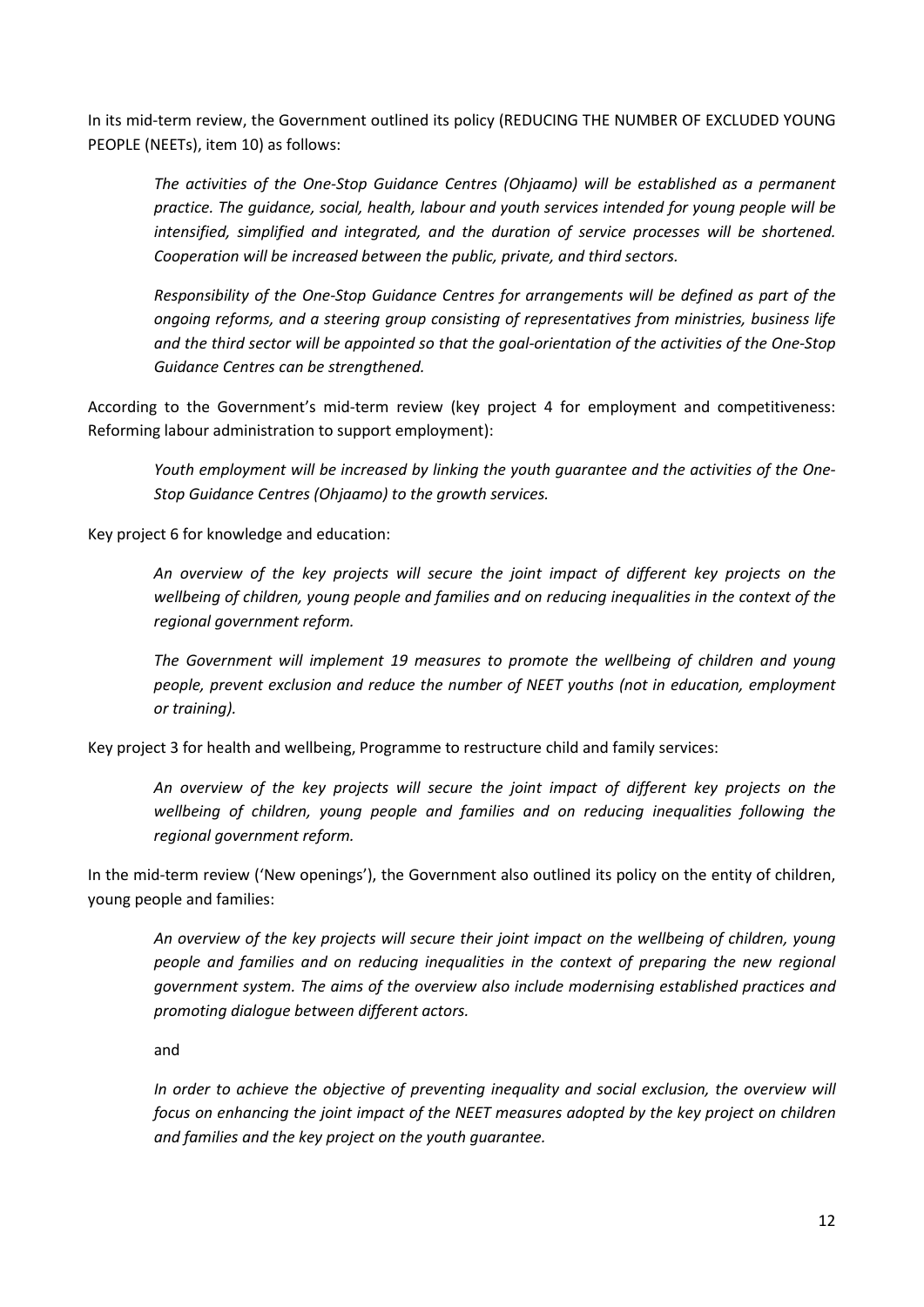The objective is to implement the outlined policies in order to ensure cooperation, operating practices and effectiveness.

Young people are better equipped than before to study and find work. Young people receive high-quality and timely study and career guidance in schools, educational institutions, youth work, youth workshops, PES/growth services and One-Stop Guidance Centres. The accumulation of problems in life management – an obstacle to employment and to uninterrupted and completed education – has been reduced.

## Measures

## 2.1.

The activities of the youth guarantee key project will be restructured in such a way that the realisation of the policies outlined in the mid-term review, as mentioned above, is ensured, especially in order to ensure cooperation, operating practices and effectiveness.

## 2.2.

In connection with the regional government reform, it will be ensured that the PES services for young people (future growth services) provided by the state are integrated into social and health services in such a way that service capacity is maintained at all times. Continued operation of the One-Stop Guidance Centre services will be ensured, and nationwide support will be offered for developing the services. The division of labour between the information and advisory services for young people and the One-Stop Guidance Centres will be clarified.

### 2.3.

By developing a national online guidance service, it will be ensured that young people have equal opportunities, irrespective of their place of residence, to gain access to education and find a job or to seek rehabilitation. Cooperation between the public, private and third sectors will be enhanced to support young people. In order to utilise skills and competences acquired by young people in voluntary, leisure and organisational activities, the possibilities of identifying and recognising non-formal learning will be taken into account in the employment of young people.

### 2.4.

Support for young people's entrepreneurship education will be reinforced in schools and educational institutions.

**Coordinated by:** Ministry of Economic Affairs and Employment

**Also involved:** Ministry of Education and Culture, Ministry of Social Affairs and Health

# <span id="page-12-0"></span>**2.3. Young people receive more opportunities for participation and exerting influence**

Phenomenon – participation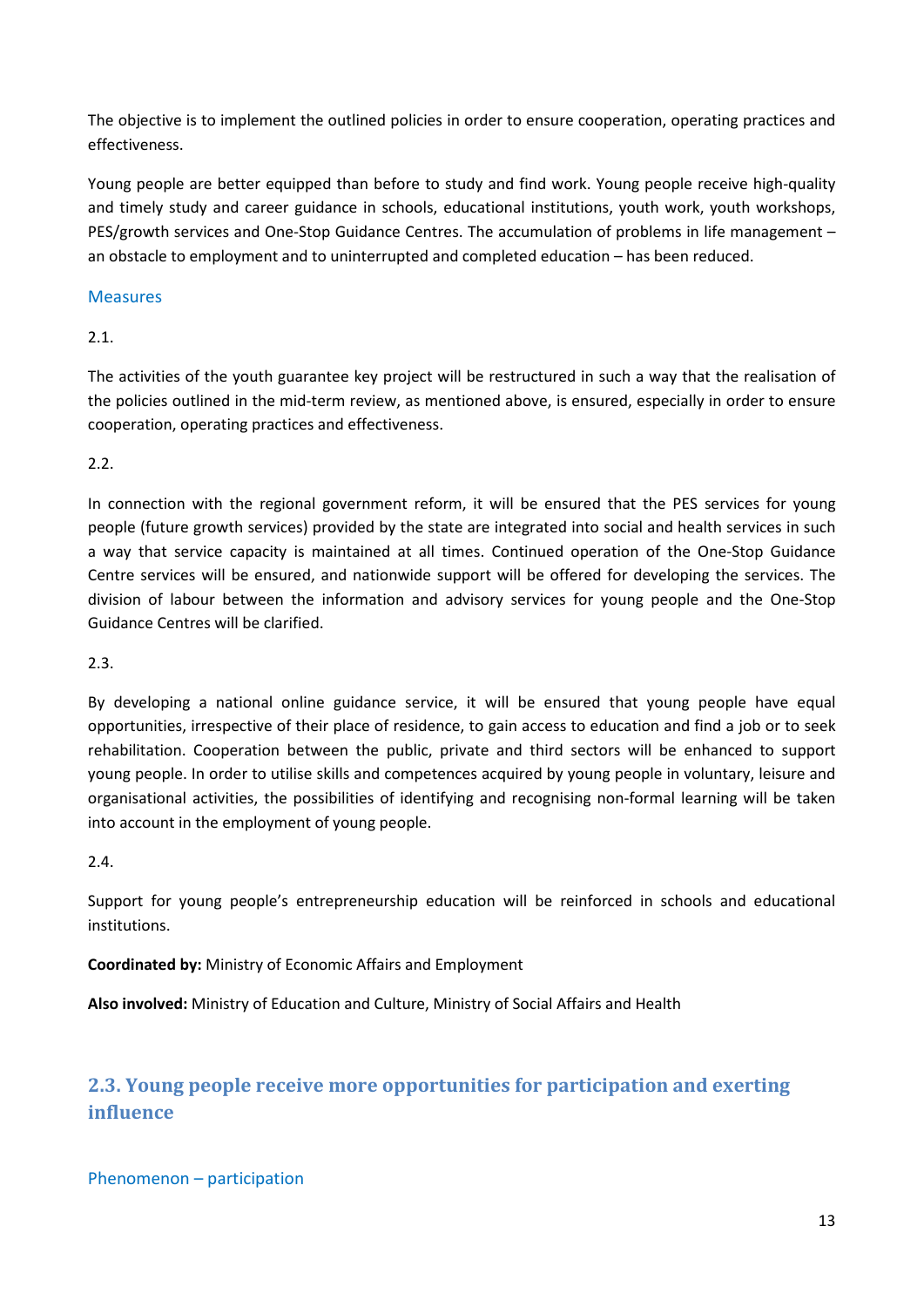Finnish young people's knowledge of society is top-ranking internationally, but their interest in societal affairs is low. Despite the fact that interest in politics has been growing, actual political involvement has not increased. According to the Youth Barometer, the main reasons for not getting involved were lack of time and the unavailability of channels of influence that would be meaningful to the respondents themselves.

Studies show that young people's societal know-how and the desire to exert influence are differentiated according to education. School is a central, though not the only, arena for increasing opportunities to participate. Many young people feel that their civic competence is inadequate. This has been acknowledged in the new national core curricula and in its implementation in the local level. Work to promote participation has also been carried out within schools and educational institutions. Among others, the Basic Education Act (628/1998) and the Act on General Upper Secondary Education (629/1998) contain provisions on the opportunities to participate. The provisions on student association activities, included in the Act on General Upper Secondary Education, entered into force in 2014.

Young people's membership in organisations did not change between 1998 and 2013. Slightly more than half of young people aged 10–29 were members of an organisation, society, club or similar. The participation of girls and boys is at the same level. The most active age group is those aged from 10 to 14, 61 per cent of whom belonged to an organisation or similar group. When considering young people's organisational activity, however, it should be borne in mind, for example, that young people participating in sports clubs may not necessarily think that they belong to an organisation.

Under the Local Government Act adopted in 2015, every municipality must have a youth council, and the relevant provisions became applicable on 1 June 2017. In 2014, about 70 per cent of municipalities had a youth council. According to the Union of Local Youth Councils in Finland, the biggest challenges facing youth councils' activities are how to make their work known in their own locality and how to increase their effectiveness. Half of the councils consider that their opportunities to exert influence are good; one in ten said that they had been able to exert much or very much influence in the municipal decision-making.

According to the proposal for the Counties Act, the county executive must appoint a county youth council or a similar advocacy group in order to ensure that young people have opportunities to participate and exert influence. These bodies must be able to have a say in the planning, preparation, implementation and monitoring of the county's activities in issues that are important to children, young people and people with disabilities and the services they need.

## Objective

In its Action Plan on Democracy Policy, the Government has outlined measures that increase the effectiveness and accessibility of the Demokratia.fi services (2.2.1.):

*The Ministry of Justice develops and maintains electronic democracy services. These are kansalaisaloite.fi, kuntalaisaloite.fi, lausuntopalvelu.fi, nuortenideat.fi and otakantaa.fi. The services are free of charge and available to everyone. The objective of the services is to increase the openness and transparency of administration and the possibilities for citizens to participate both in the preparation of matters and in the decision-making. The services are accessible through the website demokratia.fi.*

One of the action plan's main topics is the development of democracy education.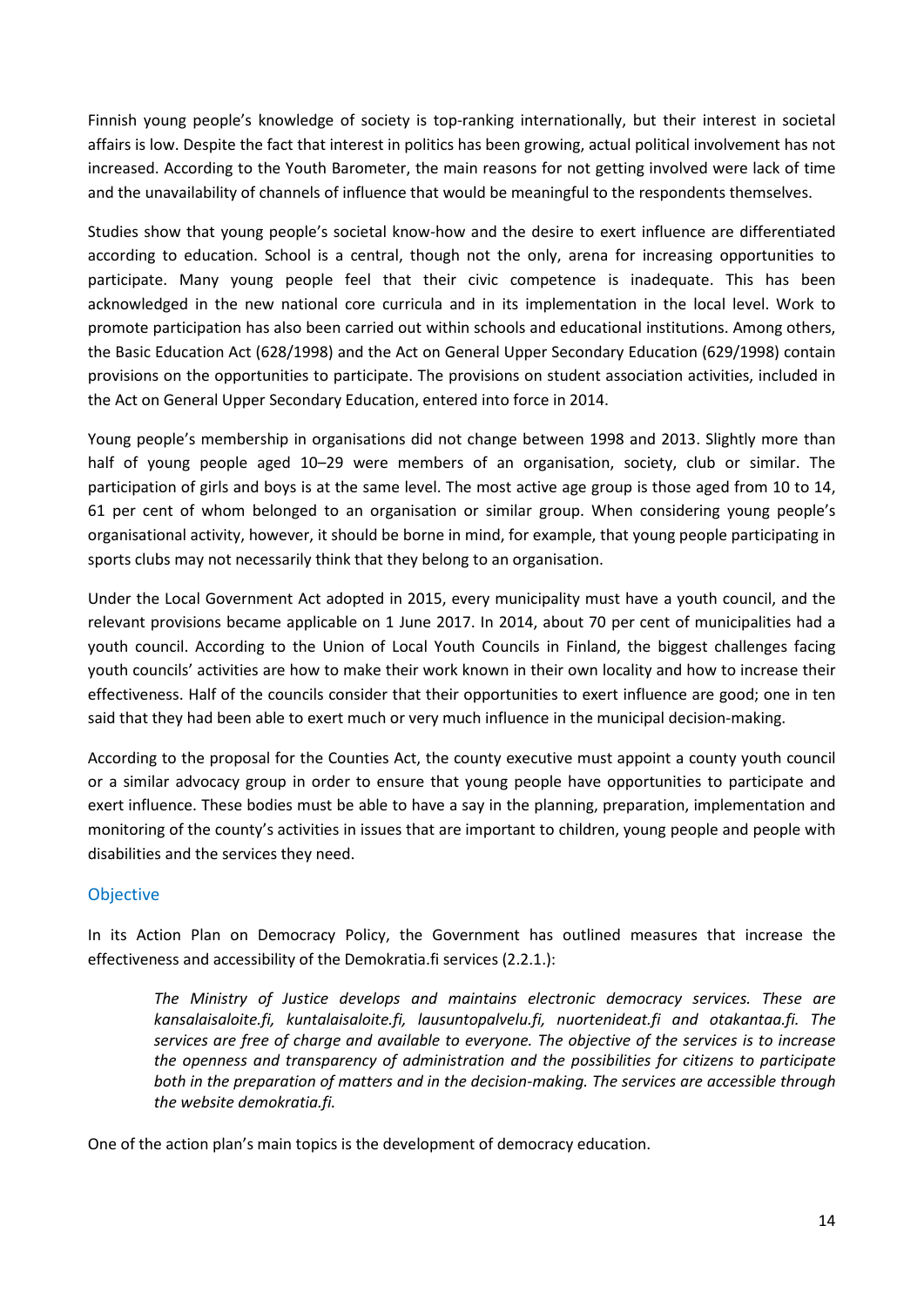According to the action plan (new projects to be started; 6.1.1.):

*A pilot project will be carried out to determine how cooperation between schools and organisations could be strengthened with a view of providing teaching on and encouraging into civic and voluntary activities. The introduction of electronic democracy services into teaching and student association activities will be tested, and a model will be created for schools. Materials will be communicated and marketed to teachers so that they would have better tools to implement the objectives set for democracy education in the new curricula.*

In the National Action Plan on Fundamental and Human Rights 2017–2019, the Government outlines the following:

*It will be examined, within the resources available, how cooperation between schools and organisations could be strengthened with a view of providing teaching on and encouraging into civic and voluntary activities. It will also be examined, within the resources available, how the Nuortenideat.fi channel for submitting ideas could be introduced into teaching and student association activities. The results will be used for drafting a model for schools.*

The objective is that young people feel that they are being heard and have better opportunities to be involved in making decisions on issues that interest and affect them also at national level, and that every municipality has a youth council or a similar youth advocacy group available for young people. Participation and being heard have increased young people's experiences of belonging to and being included in society, which has also reduced the attractiveness of belonging to extremist movements.

### Measures

### 3.1.

Awareness of young people's equal opportunities to participate and exert influence and awareness of the possible ways to provide these opportunities will be raised for instance by informing municipalities, especially municipal education and youth services, as well as counties about the participatory rights set out in the new Youth Act, the Local Government Act and the future Counties Act, and about the models and means that can be applied to support young people's participation. Young people's awareness of their participatory rights and opportunities and channels for exerting influence will be raised. Activities relating to young people's equal participation will be reinforced by taking account of young people's participation and exertion of influence as part of the management by objectives in youth work centres of expertise. Studies and surveys will be conducted to obtain up-to-date information about which ways of exerting influence young people themselves see as the most interesting and most effective ones.

### 3.2.

The authorities' skills in consulting young people will be improved (incl. background provisions, methods of consultation, digitalisation and the use and development of electronic democracy services) by producing material concerning the consultation of young people (to be included e.g. in the Government Guide to Consultation in Legislative Drafting), by increasing cooperation with organisations representing young people, and by training public officials so that young people could exert genuine influence in an increasing number of decision-making processes. Various actors will be encouraged to have more cooperation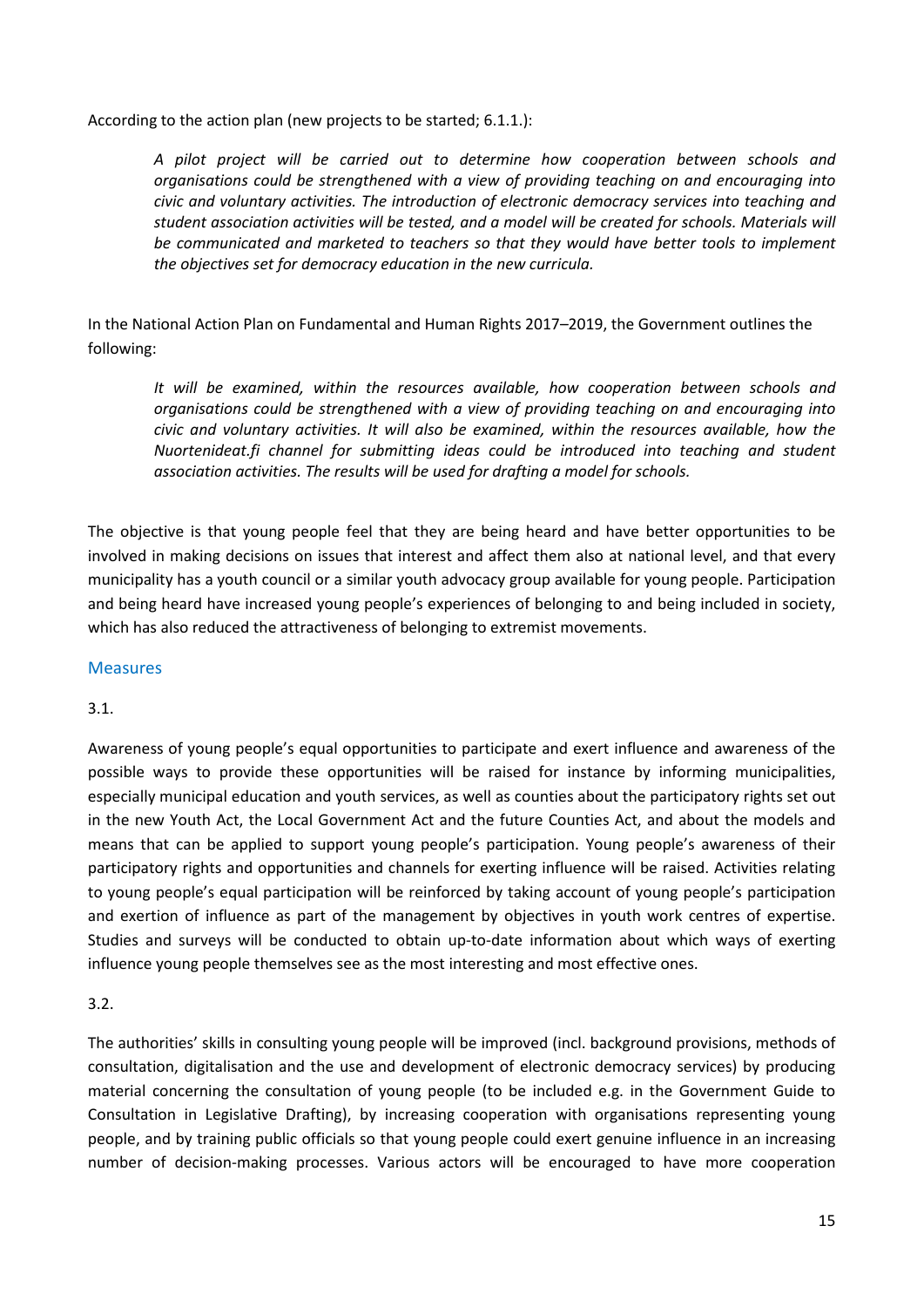practices with young people, for instance to consult young people in urban planning from the perspective of safety.

3.3.

Human rights will have a strong role in the core curricula, and cultural diversity will be utilised as a strength. Critical thinking skills and language awareness (better judgement and communication) will be emphasised. Students' societal knowledge and skills will be enhanced through two additional weekly lessons of social studies per year. Cooperation between the education sector and NGOs, including political youth organisations, will be encouraged. The Finnish National Agency for Education will support schools in reaching the objective.

#### **Coordinated by:** Ministry of Justice

**Also involved:** Ministry of Education and Culture, Ministry of Social Affairs and Health, Ministry of the Environment, Ministry of the Interior

# <span id="page-15-0"></span>**2.4. Fewer young people suffer from mental health problems thanks to preventive work**

### Phenomenon – mental health

According to the publication Mental Health Services and Substance Abuse Prevention in Student Health Care (National Institute for Health and Welfare 19/2016), problems with mental health and substance abuse cause the bulk of young people's health problems. They are a major risk factor for social exclusion and long-term incapacity for work. Adolescence (ages 13 to 22 years) is a phase of transition from childhood to adulthood, which begins with physical puberty and ends with young adulthood. Mental disorders often appear in adolescence, and 20 to 25 percent of young people have a diagnosed mental disorder. Behavioural and attention deficit disorders are the most common in early adolescence, while anxiety, mood disorders and substance abuse dominate the period from middle adolescence to early adulthood. Psychotic diseases appear most commonly in late adolescence and in young adulthood. In addition, a typical feature of mental health disorders is that two or more disorders occur simultaneously. Mental health disorders are more common among girls than boys, which is explained by steeply increasing anxieties and depressions among adolescent girls. Mental disorders are linked to factors burdening wellbeing, such as difficulties with livelihood, unemployment, low education and substance abuse.

There are still differences in health behaviour, wellbeing, mental health symptoms and substance abuse between students in general upper secondary education and students in vocational education and training, to the benefit of the former. (Kaltiala-Heino et al. 2015, Marttunen & Haravuori 2015.) On average, half of all mental health disorders during one's lifetime appear by middle adolescence and three out of four before the age of 25 years (Coughlan et al. 2013). Young people's mental health problems are often accompanied by harmful health behaviour, such as smoking, abundant alcohol use, and experimentation with drugs (Kaltiala-Heino et al. 2015). The onset of mental health disorders can be prevented, their severity reduced and recovery from them promoted.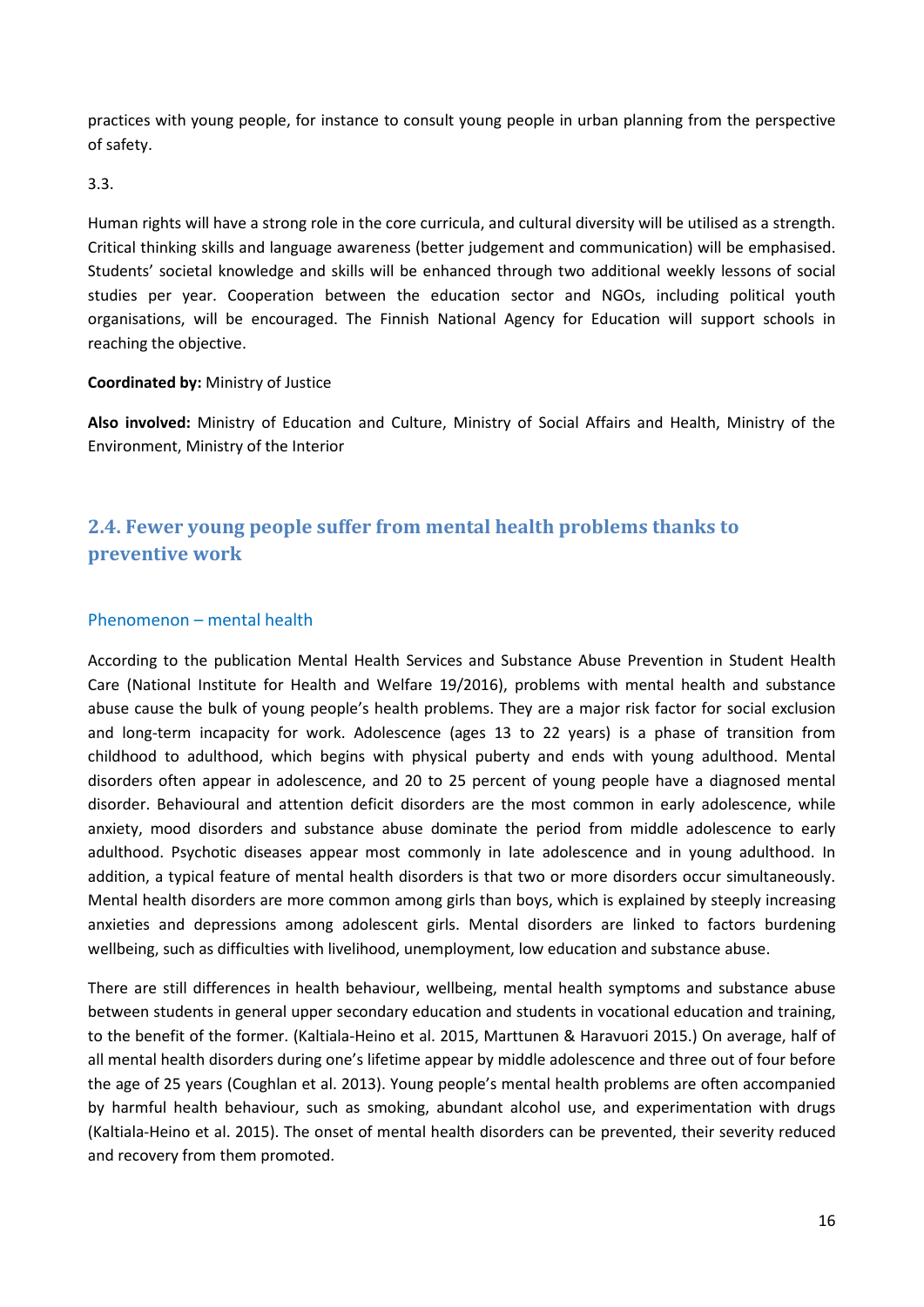The report Finland as a Growth Environment for Young People (2016) studied the lifespans of all people born in Finland in 1987 in the light of multifaceted register data up to the age of 25 years. The use of psychotropic medication and specialised psychiatric services was common: 29 per cent of the entire cohort had used them. A psychiatric diagnosis had been recorded for 17 per cent of young adults in the cohort. The most typical diagnoses for both men and women were related to affective disorders as well as to neurotic, stress-related and somatoform disorders. Mental disorders were the largest disease group explaining retirement on disability pension.

## **Objective**

In its mid-term review, the Government outlined (key project 2 for health and wellbeing: Health and wellbeing will be fostered and inequalities reduced) as follows:

*The objective is to encourage healthy lifestyles, including exercise, and foster good mental health, reduce negative health impacts from buildings and to narrow down the differences in health and wellbeing.*

The objective is that young people's mental health has strengthened thanks to protective factors so that fewer and fewer young people have to suffer from mental health problems and bullying, including bullying at school. Those working with young people have better knowledge and skills to recognise a young person's mental health and substance abuse problems and, if necessary, refer young people to help in a timely manner.

The fragmented service system for young people's mental health has been replaced by a clearer and more coherent service model that better recognises the connection between social exclusion, substance abuse and mental health.

### Measures

### 4.1.

The wellbeing of pupils and students, including their mental health skills, will be reinforced. The Pupil and Student Welfare Act (2014) obliges education providers to arrange preventive and communal student welfare services in order to support their students' holistic wellbeing. Mental health skills have a natural connection with these objectives. Supported by the Ministry of Education and Culture, the Finnish Association for Mental Health has developed material for this purpose. The National Institute for Health and Welfare has produced material for teaching mental health skills. The use and dissemination of these and other proven materials and methods will be supported. Activities will be targeted at preventing loneliness, discrimination, bullying and suicides.

### 4.2.

The Pupil and Student Welfare Act lays down provisions on communal student welfare. The Finnish Education Evaluation Centre will evaluate how the promotion of pupils' and students' mental health and preventive substance abuse work as part of the communal student welfare services have been taken into account in the implementation of the Act. The role of mental health and substance abuse work will be strengthened in the annual health check-ups done in school and student health care, which reach all pupils and students, and in other individual student welfare services (including school social workers, school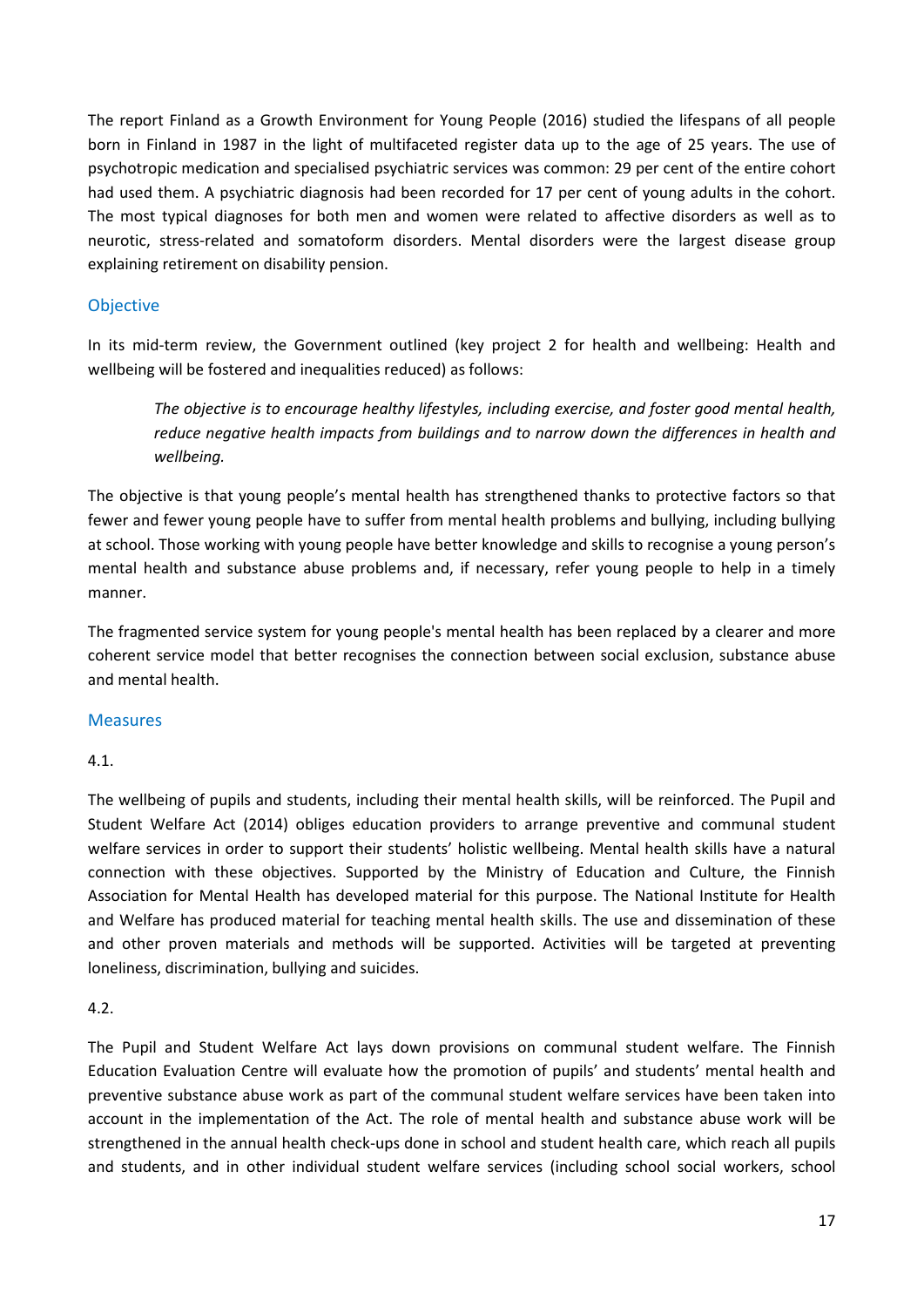psychologists and cross-sectoral expert groups) in accordance with the policies outlined in the Programme to Address Child and Family Services. The role of physicians in school and student health care will be developed in individual and communal student welfare by utilising well-functioning models and the guide on mental health work methods in student health care published by the National Institute for Health and Welfare (THL Ohjaus 20/2016).

### 4.3.

A publication corresponding to the guide on mental health work methods in student health care (cf. THL Ohjaus 20/2016) will also be drawn up for school health care to serve as support for mental health and substance abuse work. Methods affecting young people's diverse growth environments will be spread and established in order to prevent and reduce young people's use of intoxicants. This work will also take into account the early recognition and support of intoxicant abusers among those in the weakest position. Where necessary, the methods of outreach work will be developed further. Work practices that are in line with the Pakka model for reducing local alcohol, tobacco and gambling hazards will be incorporated into youth work and the activities of educational institutions. The Pakka model has proved to be effective in activating communities and encouraging them to engage in cooperation to reduce the use of alcohol, tobacco and nicotine products and gambling among minors, and binge drinking among young adults, among other things. The work done by sports clubs to prevent intoxicant-related hazards will be strengthened by introducing practices supporting temperance.

### 4.4.

Measures will be taken to secure the continued implementation of the *Time out! Aikalisä! Elämä raiteilleen* operating model that offers psychosocial support measures to prevent the exclusion of young men. The model enables the provision of active support for young men during call-ups and if their military or nonmilitary service is discontinued. The operating model has been evaluated and found to be effective. The continued implementation of the operating model is secured by ensuring that the Ministry of Education and Culture continues to allocate funding for outreach youth work.

### 4.5.

The inclusion of young mental health rehabilitees will be strengthened by spreading the Culture House model throughout the country. The activities are targeted at mental health rehabilitees between the ages of 18 and 35. A culture house provides a setting where rehabilitees do things that interest them in groups. Through creative group activities, the objective is to find natural tools for developing life management and social skills, and further for improving work ability and functional capacity. The activities focus on the participants' resources and strengths and on the opportunities to learn new things.

**Coordinated by:** Ministry of Social Affairs and Health

**Also involved:** Ministry of Education and Culture, Ministry of Economic Affairs and Employment, Ministry of the Environment, Ministry of the Interior, Ministry of Defence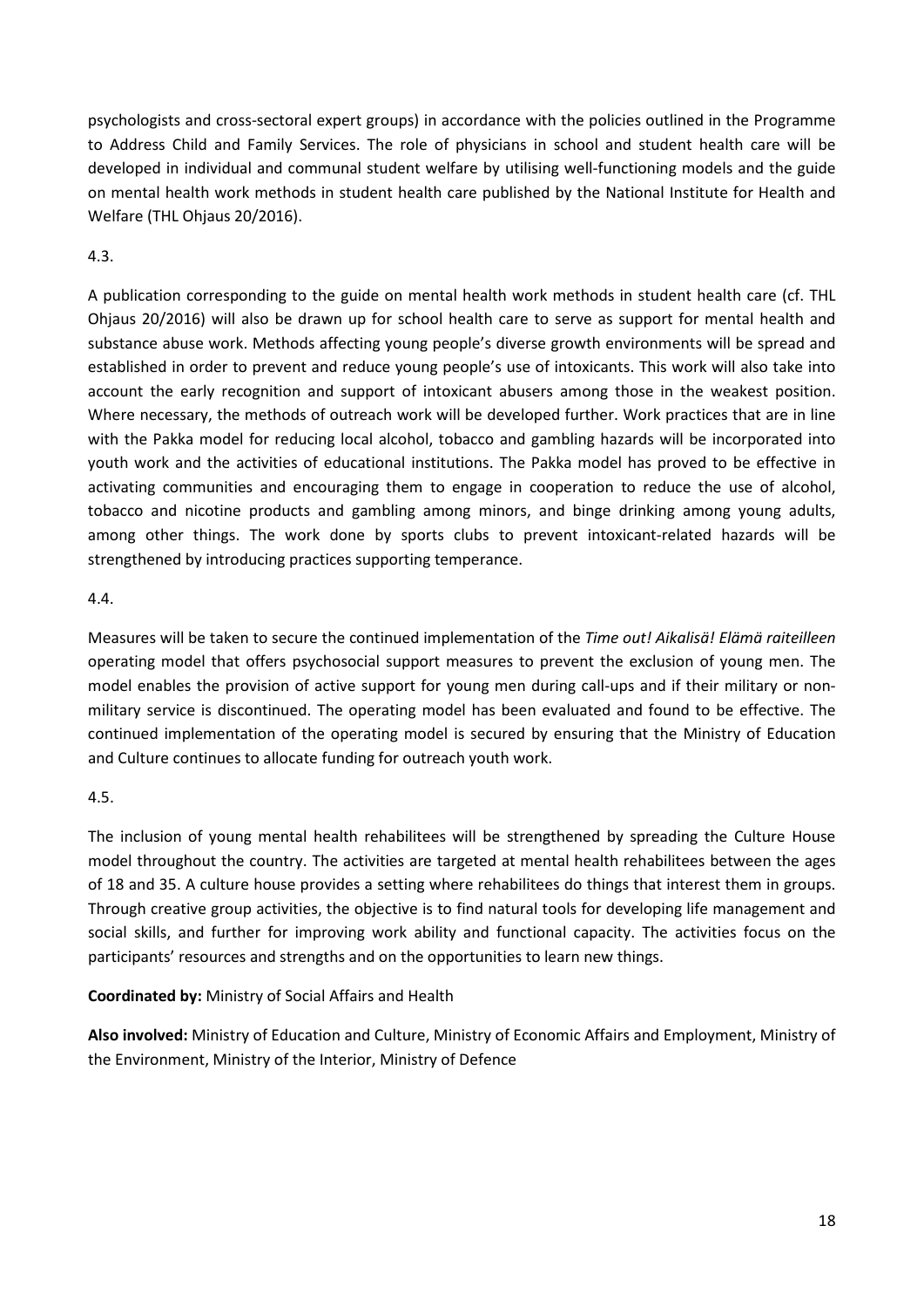# <span id="page-18-0"></span>**2.5. Young people receive sufficient guidance and other support for independent living**

### Phenomenon – housing

In Finland, young people become independent relatively early, and rental housing is the most typical type of housing for young people. On average, the income available for young people seeking housing is low and they fare poorly in the stiff competition over rental housing, especially in the Helsinki metropolitan area and other growth centres. A young person runs the risk of becoming homeless if the transition to independent living happens too soon, suddenly or before the young person has learned the skills required in independent living. The risk of becoming homeless is particularly high for mental health and substance abuse rehabilitees moving from institutions to independent living, young immigrants and clients in the after-care of child welfare, for instance.

According to a housing market survey (Housing Finance and Development Centre of Finland ARA, Report 1/2017), Finland was able to reduce the number of homeless people again in 2016. The number of homeless young people decreased by 250. In 2016, there were still 1,399 homeless people under 25 years of age, most of whom lived with friends and relatives. However, the actual number of homeless young people is probably higher. The uncertainty of housing and homelessness significantly limit young people's opportunities to become independent and commit themselves to studies and working life. It is therefore important to improve young people's skills in housing and daily life management and, whenever necessary, to use support services to secure the success of independent living for some young people.

#### **Objective**

According to the Action Plan for Preventing Homelessness in Finland 2016–2019, adopted by the Government in 2016:

*The Ministry of the Environment and ARA promote the expansion of housing guidance to cover all large cities and periurban municipalities.*

*The possibilities of making the cooperation between the National Administrative Office for Enforcement, debt recovery, and social welfare authorities, as well as financial and debt counselling actors more efficient in order to prevent evictions and enable the city-specific monitoring of evictions are investigated. The possibility of establishing a practice based on cooperation between authorities, to ensure that housing guidance receives information in advance if persons under 25 years of age are threatened by eviction, is investigated.*

*In the One-Stop Guidance Centres and other similar low-threshold service points for young people, young people's housing situation and special needs are also investigated, a personal social worker is appointed, if necessary, and cooperation practices are built in order to ensure the success of housing.*

The objective is that young people's ability to live independently is improved. The threshold for young people belonging to different groups to get expert, multidisciplinary and solution-oriented counselling and other support for their independent living is lowered. As a result, young people's housing problems are resolved at an earlier stage, which reduces serious housing problems, including the number of evictions.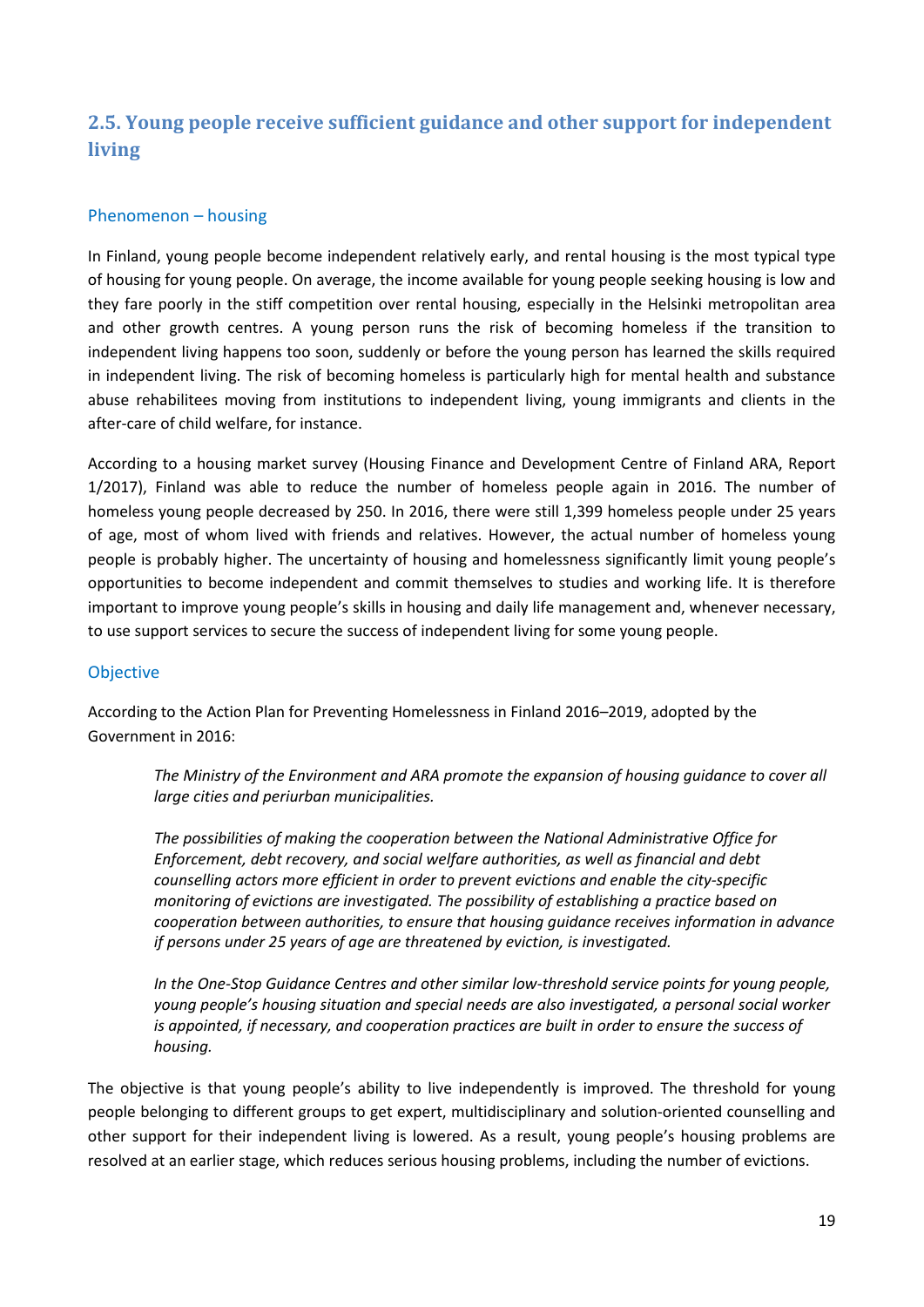### **Measures**

### 5.1.

Individual housing guidance will be strengthened in low-threshold service points, such as the One-Stop Guidance Centres.

### 5.2.

Possibilities for cooperation between the dormitory services offered by VET providers and youth work will be examined. Through cooperation, preparedness for independent living can be strengthened and more leisure activities can be provided in dormitories.

### 5.3.

Institutional care for developmentally disabled young people and mental health rehabilitees will be reduced and the focus of housing will be shifted towards ordinary housing units and groups. Housing networks, support for daily living at home and models for cross-sectoral support work will be developed.

### 5.4.

Agreement will be made with the National Administrative Office for Enforcement on the compilation of city-specific eviction statistics where the evictions of young people under the age of 25 are specified separately. This will cover the cities included in the AUNE programme for the prevention of homelessness. Well-functioning models for solving situations where young people are under the threat of eviction will be collected from organisations receiving housing guidance subsidy. Well-functioning models will be described in the housing guidance manual and actors will be advised to make use of the models. It will be examined in what kind of situations and under what conditions the lessor could have the opportunity (or obligation), without prejudice to secrecy provisions, to contact the social welfare authorities in order to avoid an imminent eviction, to enable them to determine the need for social welfare measures and to ensure that the young client's interests are protected.

**Coordinated by:** Ministry of the Environment

**Also involved:** Ministry of Social Affairs And Health, Ministry of Education and Culture and Ministry of Economic Affairs and Employment

# <span id="page-19-0"></span>**3. FINLAND'S OBJECTIVES FOR INTERNATIONAL AND EUROPEAN COOPERATION IN THE YOUTH FIELD**

The European Union's cooperation in the youth field is steered by the Council Resolution 2009/C 311/01 on a renewed framework for European cooperation in the youth field (2010–2018), i.e. the EU Youth Strategy, while the youth activities of the Council of Europe are steered by the Resolution of the Committee of Ministers on the youth policy of the Council of Europe (CM/Res(2008)23). Through political commitment to the implementation of these strategies, Finland has recognised their objectives for attainment in its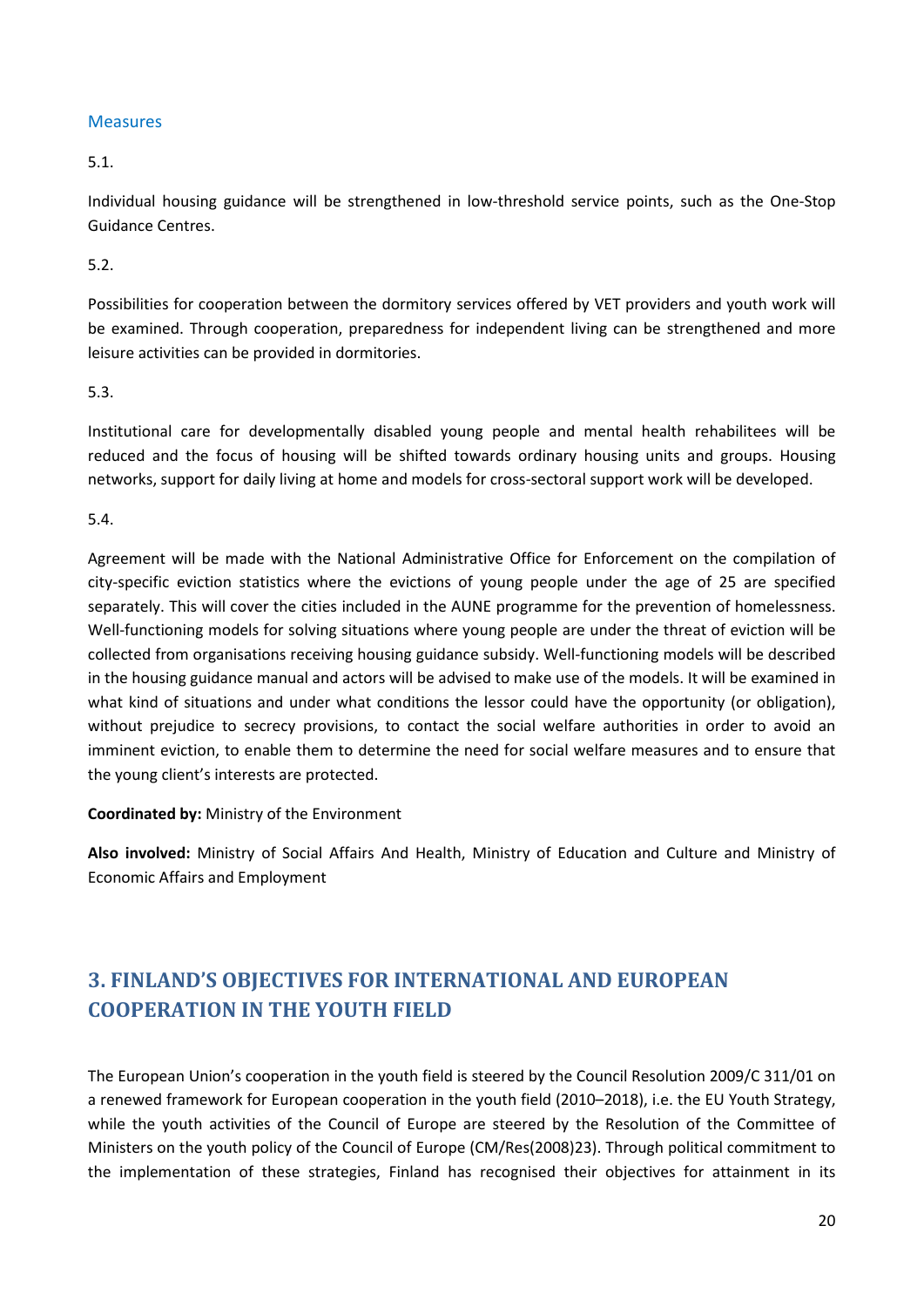national youth policy as well. For their part, the national objectives of the National Youth Work and Youth Policy Programme also steer Finland's activities in European and international cooperation.

Although the situation of young people in Europe has improved in many ways in recent years and the proportion of young people who have completed a higher education degree has grown, the economic crisis has been particularly challenging for young people. The EU's youth unemployment rate is double the overall unemployment rate, and within the European Union there are 6.6 million young people who are not in employment, education or training (NEET). According to the European Commission, around 60 per cent of young people who have dropped out of school are unemployed or outside the labour force. On average, young immigrants have a greater risk of remaining outside education and employment. To address these challenges, cross-sectoral cooperation and the formal education system are needed, but, to an ever greater extent, so are skills and methods developed within youth work. In consequence, the role of youth work has been highlighted in recent years in the cooperation conducted by both the Council of Europe and the European Union in the youth field. Improvement of the quality of youth work has become a key objective.

The objective of the National Youth Work and Youth Policy Programme 2017–2019 in European and international cooperation is to improve the quality of youth work by investing in:

- youth workers' competence, networking and the exchange of best practices
- development of digital youth work
- generation of information concerning the youth field

In addition to these objectives, cooperation will be steered by the common national objectives and agendas during Finland's Chairmanship of the Council of Europe (2018–2019) and Presidency of the European Union (2019).

# <span id="page-20-0"></span>**3.1. Developing the competence of youth workers**

### Current situation

According to studies conducted by the European Commission, the educational backgrounds and educational requirements of both volunteer and paid youth workers vary considerably between the Member States of the European Union. In order to improve the quality of youth work, it is essential to invest in the development of youth workers' skills at European level. Education and training based on peer learning and practice can speed up the exchange of best practices and innovations and increase the appreciation of youth work and youth workers.

Compared to many European countries, youth work has a strong position in Finland. Youth work is based on its own legislation and, in international and European comparisons, education in the field of youth work is of a high standard and focused on development. The scope, quality, professionalism and innovativeness of Finnish youth work are among the best in Europe, and are widely recognised as such. Youth work is highly advanced when it comes to digital youth work and the development of new forms of participation for young people, and the youth sector has been recognised as an active partner in cross-sectoral cooperation.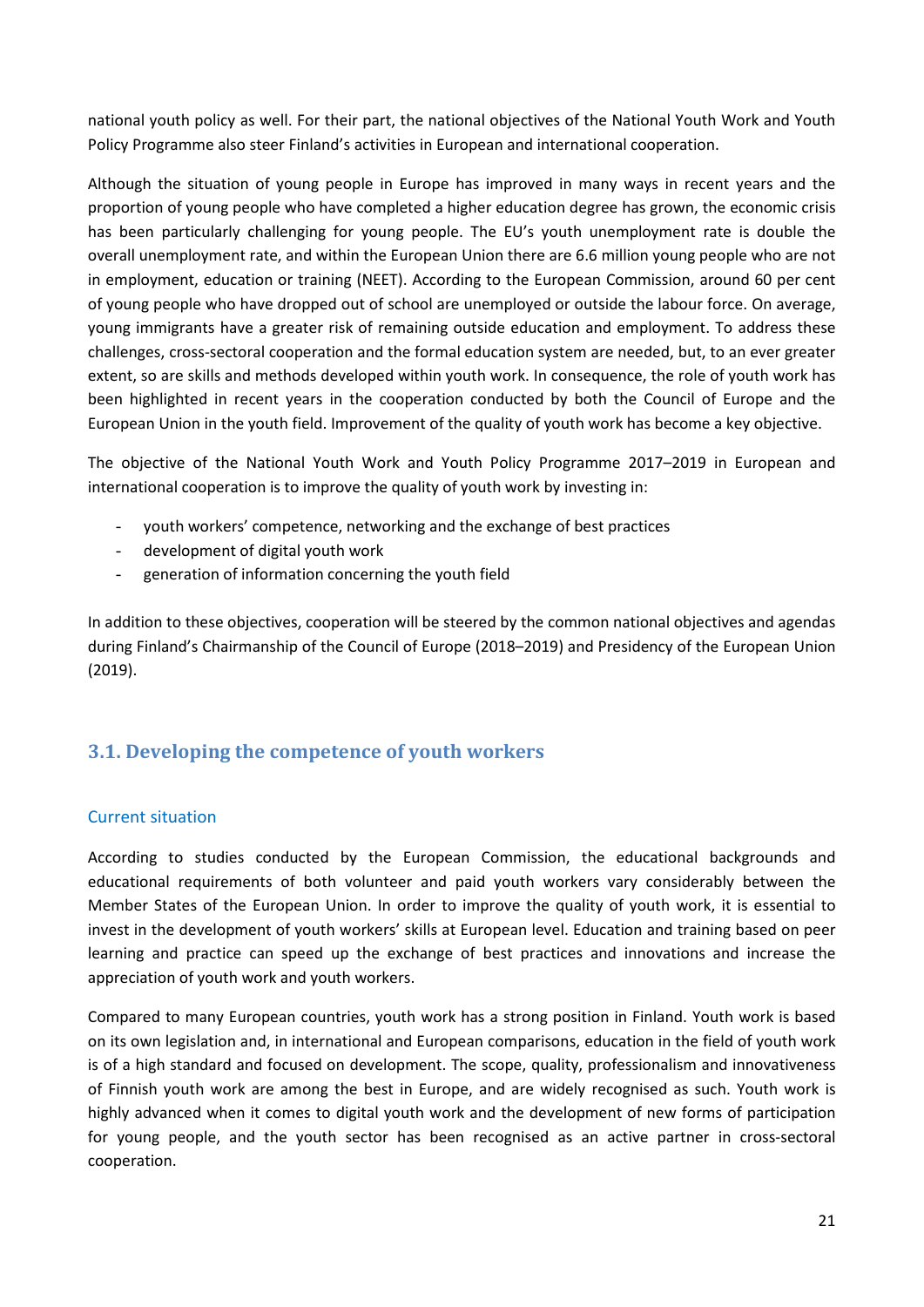#### **Objective**

Finland's objective is to export Finnish youth work competence to other Member States of the Council of Europe and the European Union and at the same time raise the level of education and know-how of Finnish youth work actors through networking and interaction. The development of youth workers' skills supports the realisation of the youth policy objectives of the Council of Europe and the European Union while it at the same time promotes a common understanding of youth work based on European values.

#### Measures

Finland will provide models and development partnerships for youth work training and for networking between trainers and trained youth workers.

Activities will be carried out in cooperation between educational institutions providing youth work training and the youth work field, with emphasis on respect for local conditions, administrative structures, youth work practices and traditions. Activities can supplement the work done by civil society actors in Europe, which is supported by international organisations, in particular by the Council of Europe and the European Union.

In cooperation with local actors, such as youth organisations, training sessions will be provided for actors in the youth field. Thematic modules will be piloted and made available for representatives of stakeholders, such as administration, decision-makers, organisations, training providers and youth research. Apart from serving as key thematic seminars on youth work and youth policy, the training sessions will also serve as forums where training taking place within local youth work is planned. The training is practice-based and supported by e-learning environments. The objective is that, as a result of the training, the actual local youth work education could be initiated by local actors and Finnish experts together. Another result is European networking of trainers, trained persons and stakeholders.

# <span id="page-21-0"></span>**3.2. Development of digital youth work**

### Current situation

Finnish youth work has made use of the applications of new media and technology fairly soon after their introduction. In particular, the development of mobile technology has been reflected in youth work through the spreading of new types of online tools and social media services. It is no longer practical to examine digital youth work as its own form of work or to limit it only to youth work done online. Instead, digitalisation should become part of all goal-oriented forms of youth work, such as open youth work, information and counselling, outreach youth work and youth workshops.

Digital technology and media can be part of youth work either as a tool, as a mode of action or as content. However, digital youth work refers not only to various ways of working with young people but also to the digitalisation of the entire youth field in a wider sense.

Digital youth work has gained an established position in European cooperation in a relatively short time and is also included in the European Union Work Plan for Youth for 2016–2018 adopted by the EU youth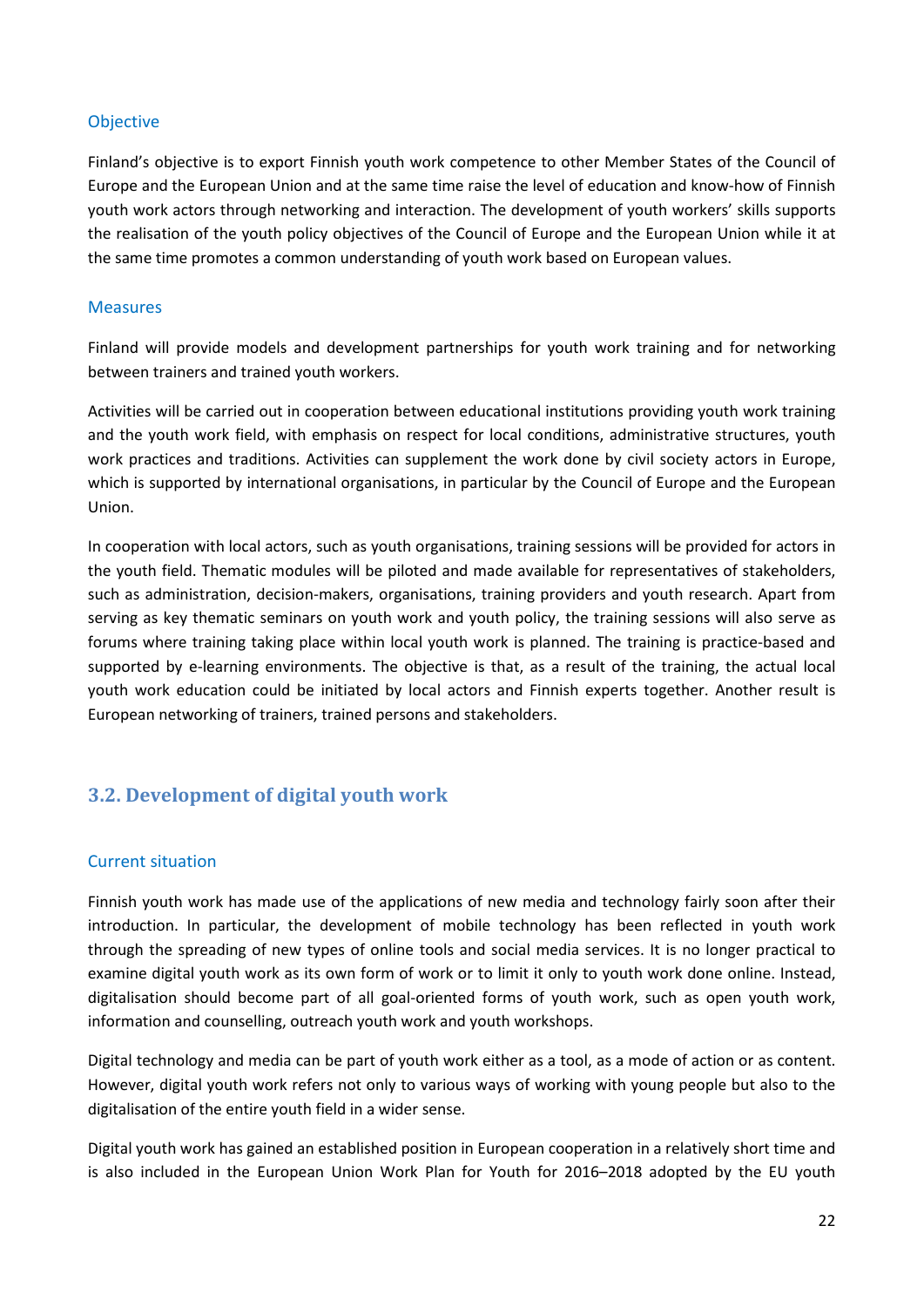ministers in 2015. The objective of EU-level cooperation is to produce recommendations concerning digital youth work and guidelines supporting the training of youth work professionals for the Member States by the end of 2017.

#### **Objective**

In European and international cooperation on digital youth work, Finland's key objective is to increase holistic understanding of the use of digital media and technology in youth work. Digitalisation is often understood from the point of view of tools, which means that the ultimate objective of digital youth work is overlooked: supporting the growth of young people in a media-oriented and ever more digitalising society.

#### Measures

In 2017, the Ministry of Education and Culture will launch a cooperation project with Estonia in order to develop digital youth work. In Finland, social media is widely used in youth work and Finland is one of the pioneers when it comes to e.g. different youth work games, while Estonia has developed the concept of digital citizenship. Thus, Estonia's know-how can be utilised in the promotion of young people's digital inclusion.

The objective is to extend the project at a later stage into a European peer learning project, which will take advantage of the recommendations and guidelines prepared by the above-mentioned EU expert group for youth and support their implementation in the Member States. In addition, the possibilities for including the project in the next EU work plan for youth will be explored.

# <span id="page-22-0"></span>**3.3. Producing information in the youth field**

### Current situation

The EU Youth Strategy provides tools for supporting the implementation of national youth policy programmes and the generation of information. EU youth reports, dashboard of youth indicators and other data obtained from Eurostat provide information on the status of young people and the measures taken. The youth database to be published in 2017, Youth Wiki, will provide information on the institutional structures, operating environments and practices of youth policy in all areas of the EU Youth Strategy. The European Knowledge Centre for Youth Policy (EKCYP), which is part of the Partnership between the Council of Europe and the European Commission in the field of youth, also collects and provides information on the situation of non-EU countries, thereby complementing information production within the EU. The objective of the country-specific analyses of the Organisation for Economic Co-operation and Development (OECD) is to produce surveys starting from each country's own needs and situation, and to provide international reference information and recommendations for the development of national systems.

The Nordic Committee for Children and Young People NORDBUK works in cooperation with several other child and youth policy actors, such as the Nordic Welfare Centre (NVC). It maintains a Nordic database on school drop-outs, related to young people not in employment, education or training (NEET). The purpose of the database is to increase the exchange of best practices and research findings concerning the discontinuation of upper secondary education and how to prevent it.

#### Objective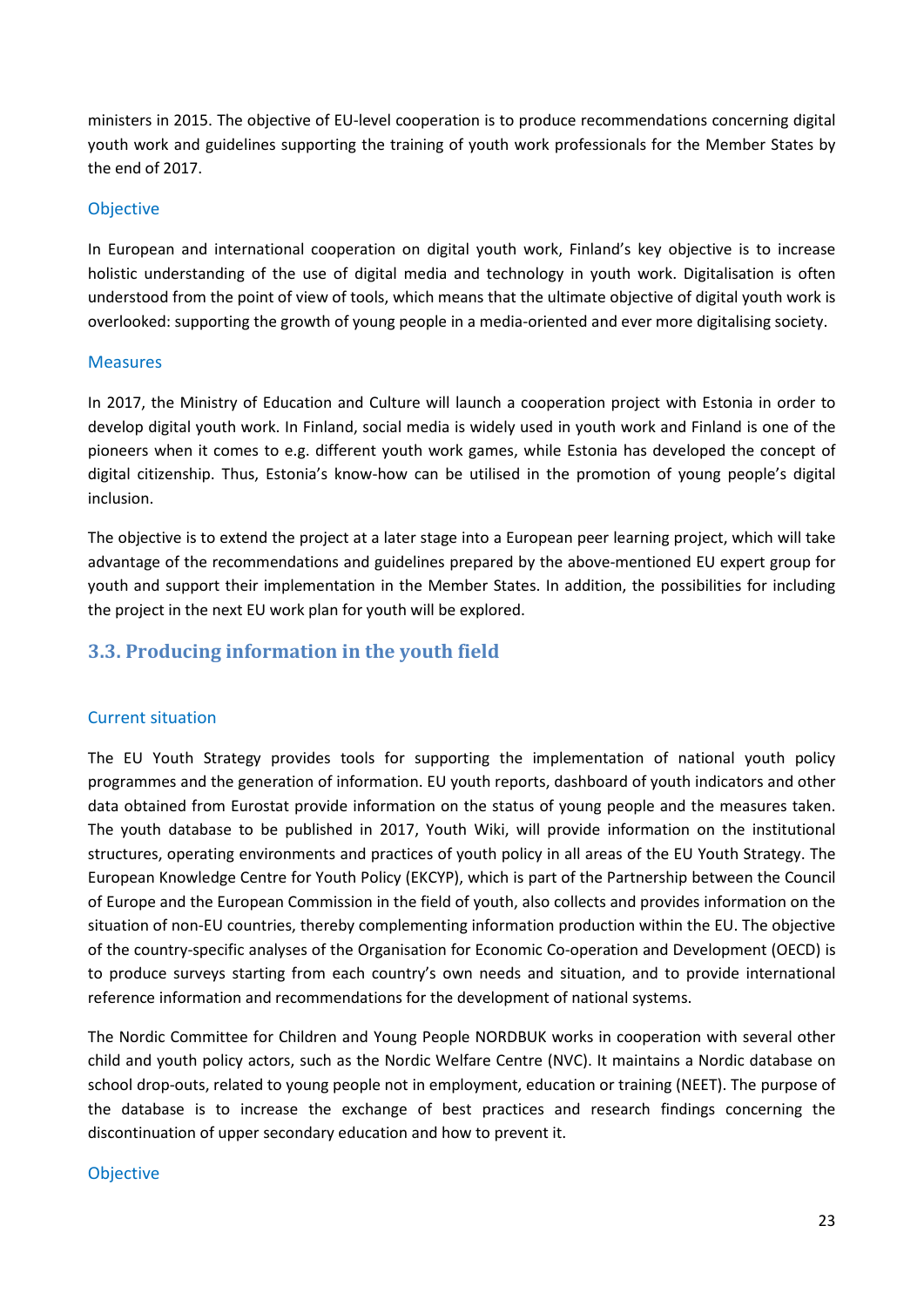Finland's objective is that the European and international cooperation in the youth field would focus on the generation of information from the perspective of the effectiveness of youth work and would evaluate the results of the current models and methods of youth work and policy in relation to the objectives set for them.

#### Measures

The Nordic Committee for Children and Young People (NORDBUK) will implement a project for harmonising the collection of data on young people and their status in the Nordic countries. The aim of the project is to provide comparable information on the different everyday lives and living conditions of young people in the Nordic countries. To start the project, the existing Nordic and international research material will be compiled and reviewed in terms of age groups, topics and themes. Information on best practices and research models will be exchanged by means of networked cooperation. As the project progresses, the potential for establishing a common Nordic statistical database on young people will be assessed.

During the programme period, an in-depth analysis of the situation of young people in Finland will be carried out in cooperation with the OECD. The project will utilise the experiences of other Nordic and Baltic countries on the impact of assessments and recommendations on the development of national youth policies. For Finland, the focus will be on the effectiveness of measures targeted at the NEET youth and on the functioning of services provided for young people. The intention is also to use the findings of the report in multilateral cooperation.

# <span id="page-23-0"></span>**4. CRITERIA FOR THE APPROVAL OF YOUTH WORK CENTRES OF EXPERTISE**

# <span id="page-23-1"></span>**4.1. Centres of expertise in the Youth Act**

Section 19 of the Youth Act (1285/2016) contains provisions on the granting of state aid to national youth work centres of expertise. Youth work centres of expertise develop and promote basic and special expertise in youth-related issues as well as expert and other services in youth-related fields by generating, compiling, making use of or sharing knowledge and information on young people, youth work or youth policy. In accordance with the definition laid down in the Youth Act, a national youth work centre of expertise means an entity that seeks to develop and promote competence and expertise in youth-related issues on a nationwide basis.

A consortium based on an agreement between two or more communities can also form a centre of expertise. Together with the regional state administrative agencies and the statutory State Youth Council and the Assessment and State Aid Commission, the centres of expertise form a network that provides close support for the Ministry of Education and Culture and reinforces know-how, development and communication in the youth field.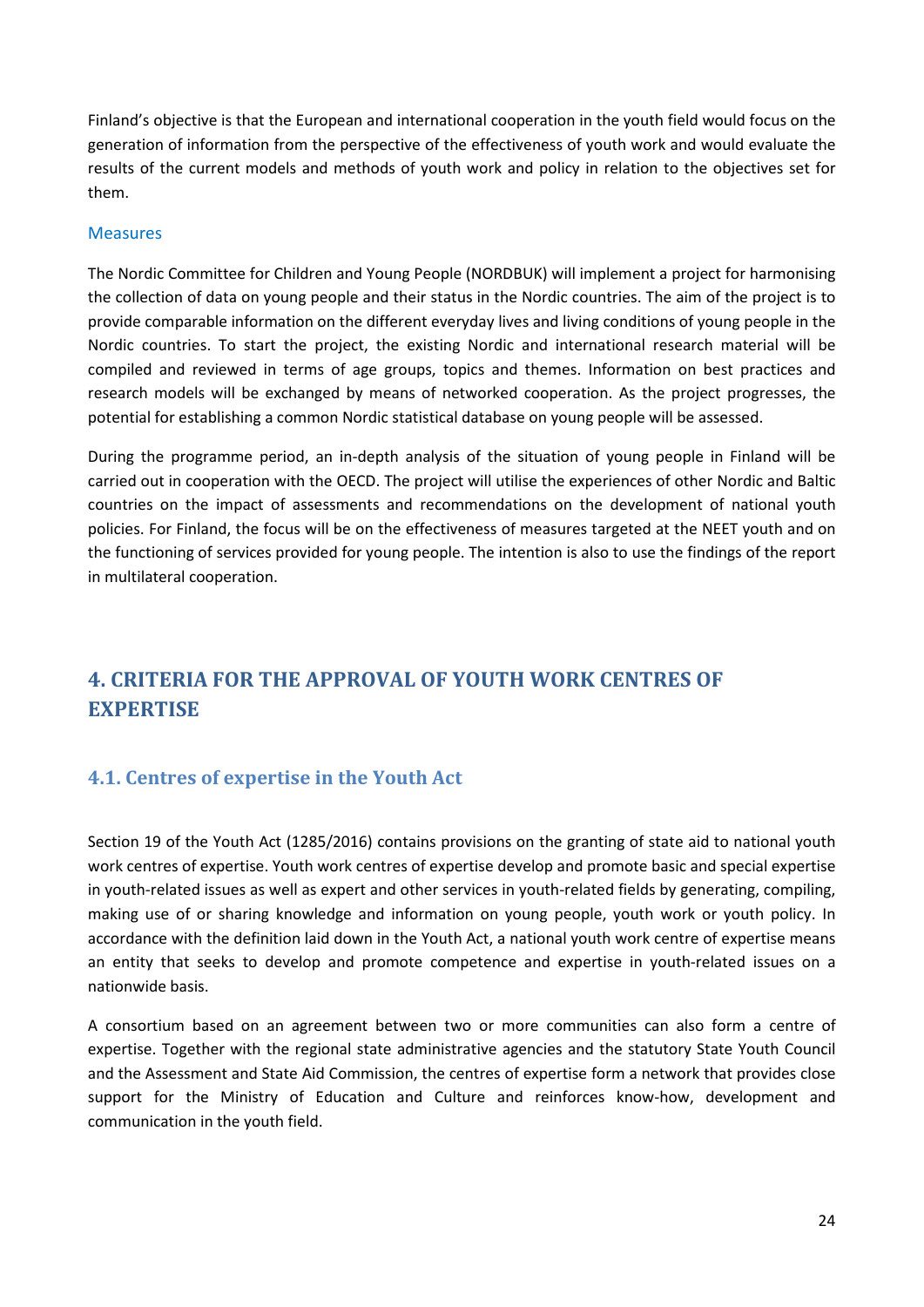## <span id="page-24-0"></span>**4.2. Selection process for centres of expertise**

The Ministry of Education and Culture will approve the eligibility of the centres of expertise for state aid in 2018–2019 in accordance with the criteria and priorities laid down in the National Youth Work and Youth Policy Programme. Determination of the eligibility for state aid and allocation of funding, i.e. discretionary government grants, for youth work centres of expertise is a multi-stage process based on discretion.

### Eligibility for state aid

The Ministry of Education and Culture will invite applications for eligibility for state aid by the end of September 2017 once the Government has adopted this programme. The centres of expertise will be selected among the bodies that have applied for eligibility for state aid by the deadline. The Assessment and State Aid Commission will give its opinion in the matter. An application may be submitted by a municipality, a joint municipal authority, a limited liability company, a cooperative, a university or a university of applied sciences, an association or a foundation, or a consortium formed by these on the basis of an agreement. The parties to the consortium shall among themselves appoint an entity administering the activities of the centre of expertise. If the applicant is a consortium of more than one entity, it must have an agreement concerning the consortium. The agreement must specify the division of labour between the parties and the cost implications of this division of labour.

Evaluation of applications is based on an overall assessment where the criteria set out in the Youth Act (1285/2016) and the Government Decree on Youth Work and Policy (211/2017) are taken into account. Section 7 of the Government Decree contains more detailed provisions on the approval of eligibility for state aid. Under the Decree on Youth Work and Policy, the national significance and social impact of the youth work centre of expertise in the field of youth work is assessed by evaluating its activities, tasks and expertise in the light of the then-current National Youth Work and Youth Policy Programme. When assessing the existing system and network of centres of expertise as a whole, due consideration is given to the activities and expertise of the centres in view of the need to develop youth work and policy in the national context.

Under the Youth Act, when the eligibility of a centre of expertise for state aid is assessed, due consideration is given to the centre's management of its finances and its operational resources, its national role in the context of youth work, social impact, the National Youth Work and Youth Policy Programme and the existing system and network of centres of expertise. Eligibility for state aid is granted for a fixed period of time. Operational resources refer to operating or service capacity and know-how that help to meet the changing needs of the youth field, as well as the network of stakeholders that enables the activities of the centre of expertise. The centres of expertise must also be able to monitor and report on the general development of their field of expertise.

### Granting state aid to a centre of expertise

The Ministry of Education and Culture, together with each centre of expertise approved as eligible for state aid by the Ministry, agree on the centre's more detailed tasks. The centres of expertise apply to the Ministry for state aid to manage the agreed tasks. The application for state aid is made for one year at a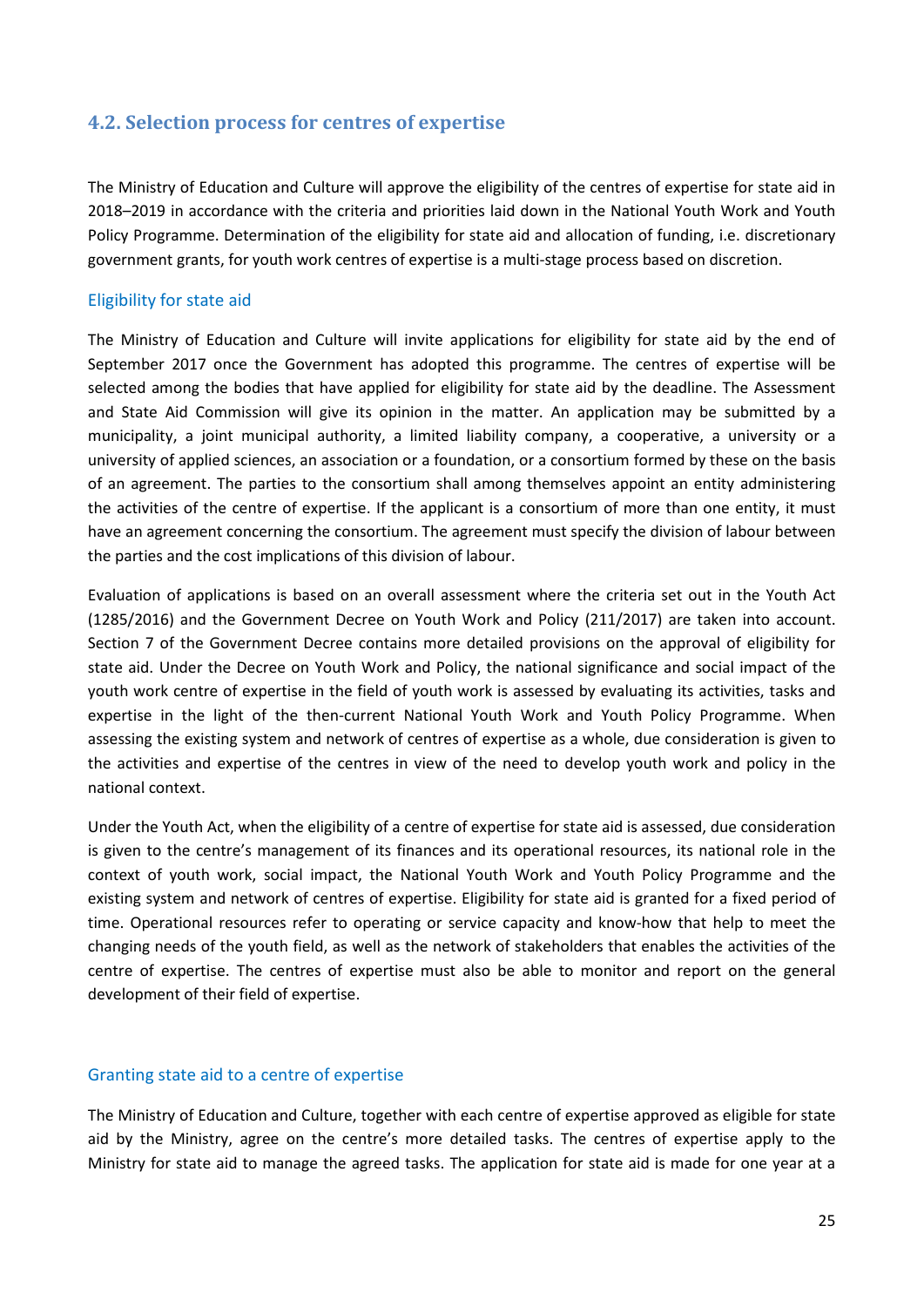time, in accordance with the Ministry's instructions. The Assessment and State Aid Commission makes a proposal on the matter, after which the Ministry decides on granting the aid.

The Ministry of Education and Culture regularly assesses the performance of the centres of expertise it subsidises. In this assessment, the Ministry examines, in cooperation with the Assessment and State Aid Commission, whether the centre of expertise has achieved the objectives agreed.

# <span id="page-25-0"></span>**4.3. Priorities of the centres of expertise for the years 2018–2019**

#### <span id="page-25-1"></span>**Participation of young people**

Strengthening the preconditions for civic activities among young people; promotion of young people's participation, consultation and influence, as referred to in section 24 of the Youth Act; promotion of the realisation of municipal residents' opportunities to participate and exert influence, as referred to in sections 22 and 26 of the Local Government Act, with respect to young people; and participation and democracy education of young people, including the promotion of the use of online services for participation.

#### <span id="page-25-2"></span>**Social empowerment of young people**

Coordination of youth workshop activities and outreach youth work, reinforcement of the implementation of the youth guarantee, and cross-sectoral cooperation to promote the living conditions of young people.

#### <span id="page-25-3"></span>**Digital youth work and information and counselling services for young people**

Promotion of the use of digital methods in the different areas of youth work and competence development in the field of digital youth work; support for information and counselling services for young people.

#### <span id="page-25-4"></span>**Improvement of the quality and methods of youth work**

Promotion of versatile effectiveness of youth work, including youth work done in schools and libraries as well as cultural and sports-related youth work; generation of research data and development of indicators concerning young people; collection, storage and analysis of information concerning young people; and development, documentation and introduction of new forms of youth work.

The centres of expertise selected for 2018–2019 shall carry out their tasks in the areas mentioned above and in other areas mentioned in the National Youth Work and Youth Policy Programme.

# <span id="page-25-5"></span>**5. MONITORING AND ASSESSMENT OF THE PROGRAMME**

Under the Youth Act (section 6), the State Youth Council shall, among other things, address issues of fundamental and far-reaching importance to young people and assess the impact of the central government measures on the young people and the services and activities intended for them. In addition, the Council shall issue a statement to the Ministry of Education and Culture on the issues to be addressed